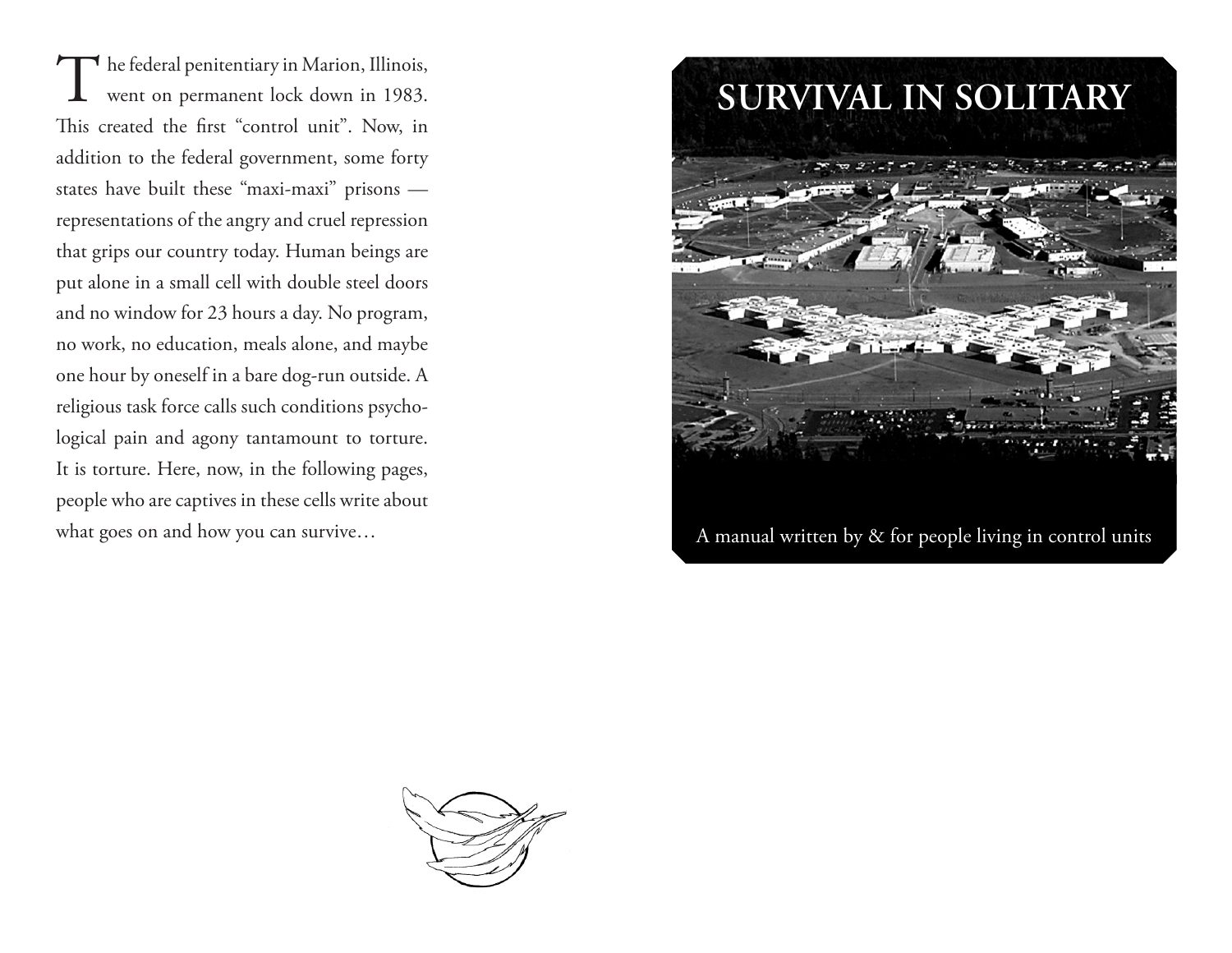# **SURVIVAL IN SOLITARY**

A manual written by & for people living in control units

First published by American Friends Service Committee in November, 1997. This edition published in 2008 by Quiver Press in Santa Cruz, CA. As per the wishes of the original publishers, it may be freely reproduced.

Cover image: Pelican Bay State Prison, in Northern California.This X-shaped SHU (Security Housing Unit) complex is the first "supermax" control-unit facility in America to be explicitly built as such.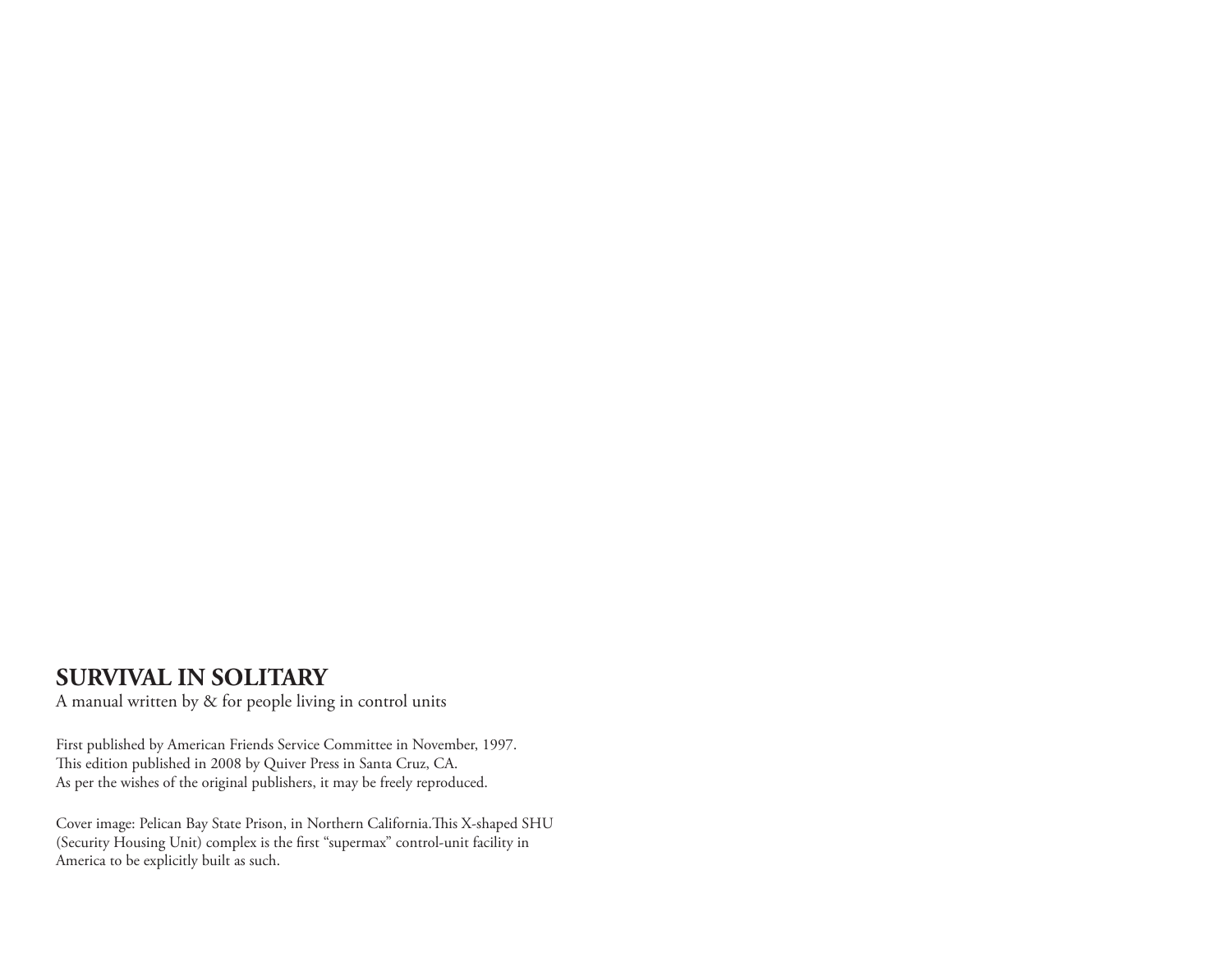This manual has been compiled and edited by

Bonnie Kerness Associate Director Criminal Justice Program American Friends Service Committee 972 Broad Street, 6th Floor Newark, New Jersey 07102 & Holbrook Teter Human Rights Committee California Prison Focus 2940 16th Street, Room 100 San Francisco, California 94103 http://www.prisons.org/

#### A free copy of this manual is offered to any prisoner in the U.S. who writes requesting it:

Quiver press PO Box 993 Santa Cruz, CA 95061 or AFSC, Literature Resources Unit 1501 Cherry Street, Philadelphia, PA 19102

A free PDF version is available online at: http://anti-politics.net/distro or http://afsc.org/resources/pdf/CJSurvivorsManual.pdf

# **CONTENTS**

I. Letters from Prisoners – Life in a control unit II. Letters from Prisoners - Survival III. Past Times IV. The Community Outside V. Acknowledgments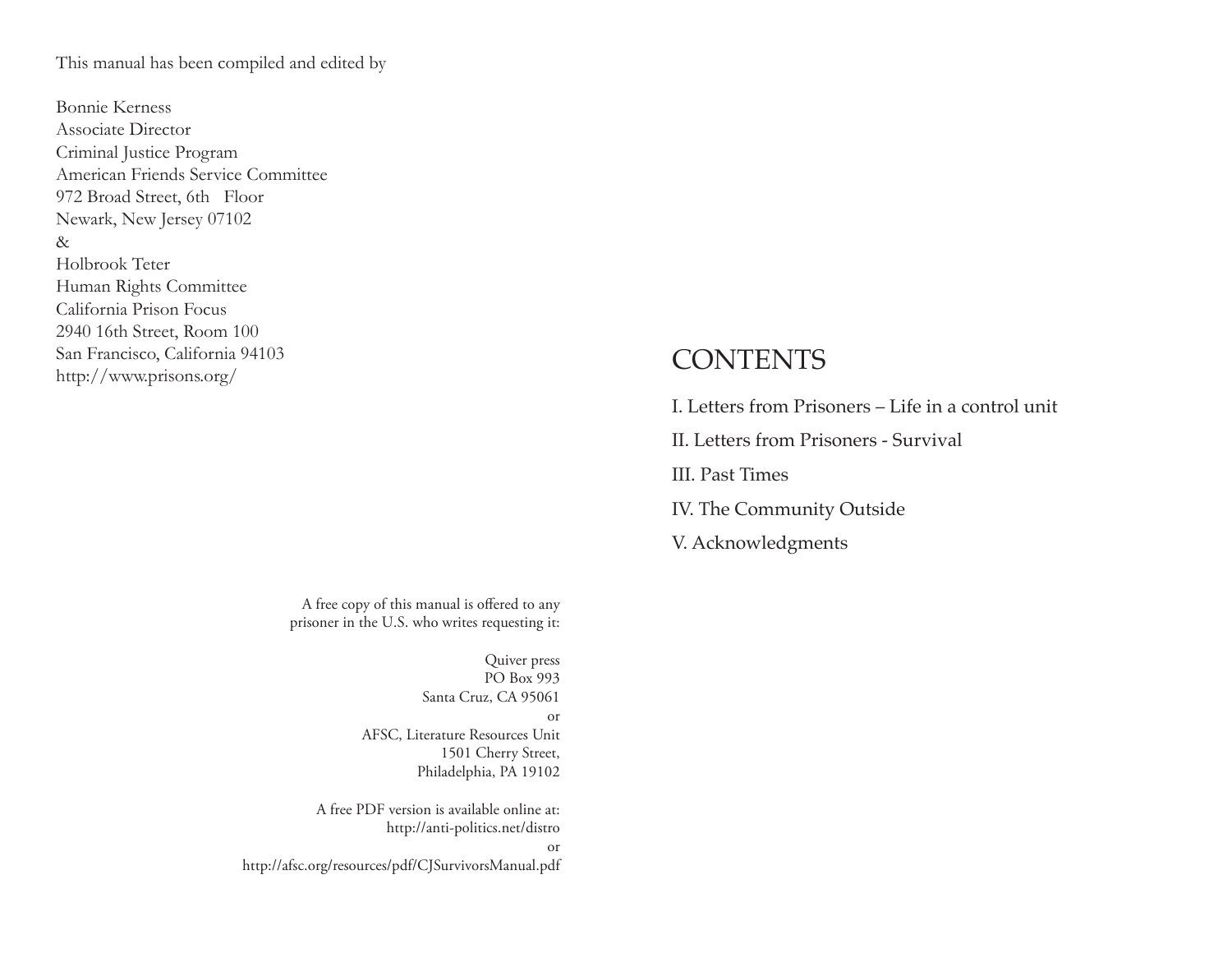And I believe that a lost ship, steered by tired, seasick sailors, can still be guided home to port.

Again, deep thanks to each of you for your contribution.

*Bonnie Kerness 1997* 

The federal penitentiary in Marion, Illinois, went on permanent lock down in 1983. This created the first "control unit". Now, in addition to the federal government, some forty states have built these "maxi-maxi" prisons — representations of the angry and cruel repression that grips our country today. Human beings are put alone in a small cell with double steel doors and no window for 23 hours a day. No program, no work, no education, meals alone, and maybe one hour by oneself in a bare dogrun outside. A religious task force calls such conditions psychological pain and agony tantamount to torture. It is torture. Here, now, in the following pages, people who are captives in these cells write about what goes on and how you can survive…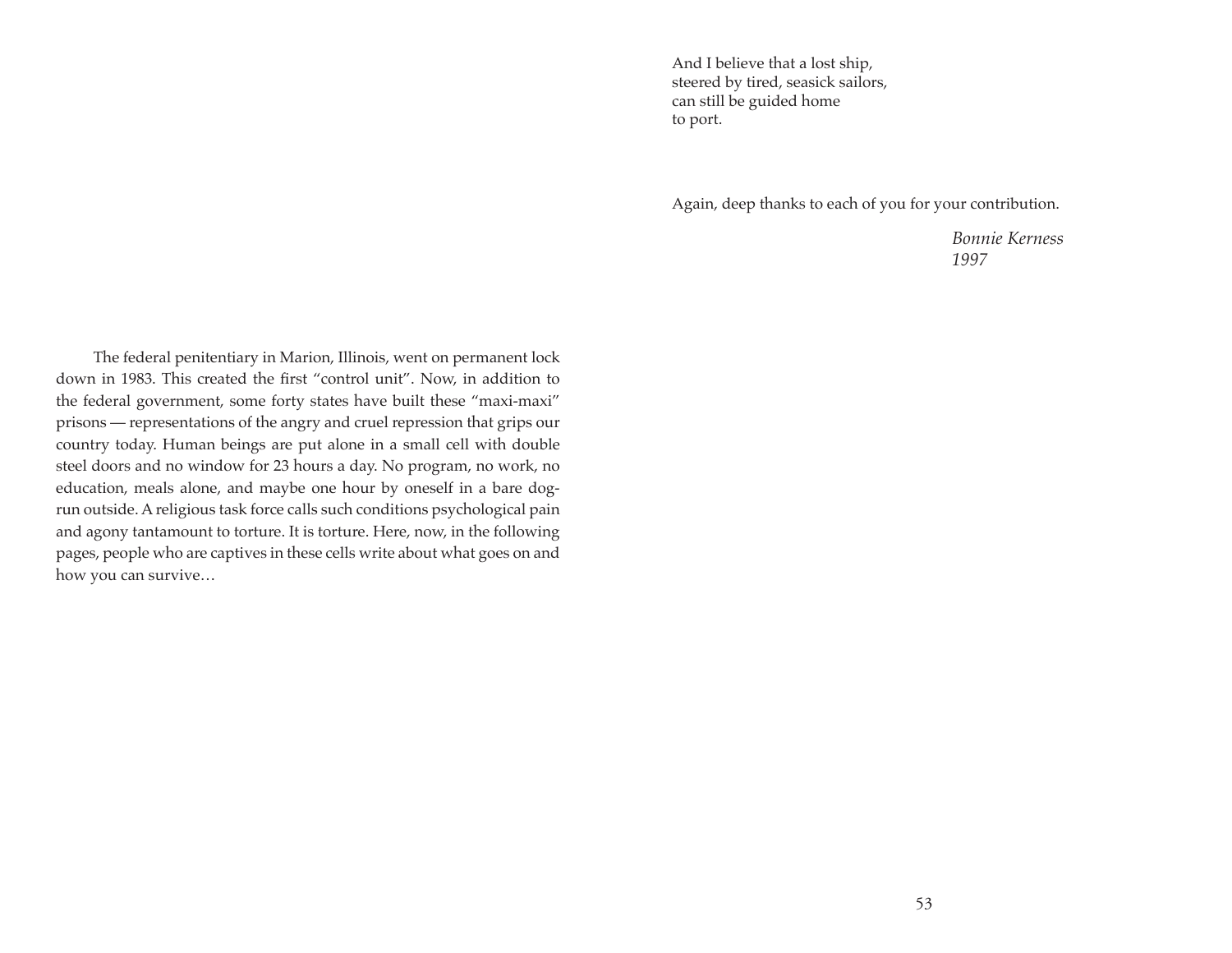## **Affirmation**

I believe in living. I believe in the spectrum of Beta days and Gamma people. I believe in sunshine in windmills and waterfalls, tricycles and rocking chairs. And I believe that seeds grow into sprouts, And sprouts grow into trees. I believe in the magic of the hands. And in the wisdom of the eyes. I believe in rain and tears. And in the blood of infinity.

I believe in life. And I have seen the death parade march through the torso of the earth, sculpting mud bodies in its path. I have seen the destruction of the daylight, and seen the bloodthirsty maggots prayed to and saluted.

I have seen the kind become the blind and the blind become the bind in one easy lesson. I have walked on cut glass. I have eaten crow and blunder bread and breathed the stench of indifference.

I have been locked by the lawless. Handcuffed by the haters. Gagged by the greedy. And, if I know anything at all, it's that a wall is just a wall and nothing more at all. It can be broken down.

I believe in living. I believe in birth. I believe in the sweat of love and in the fire of truth.

# **I. LETTERS FROM PRISONERS – LIFE IN A CONTROL UNIT**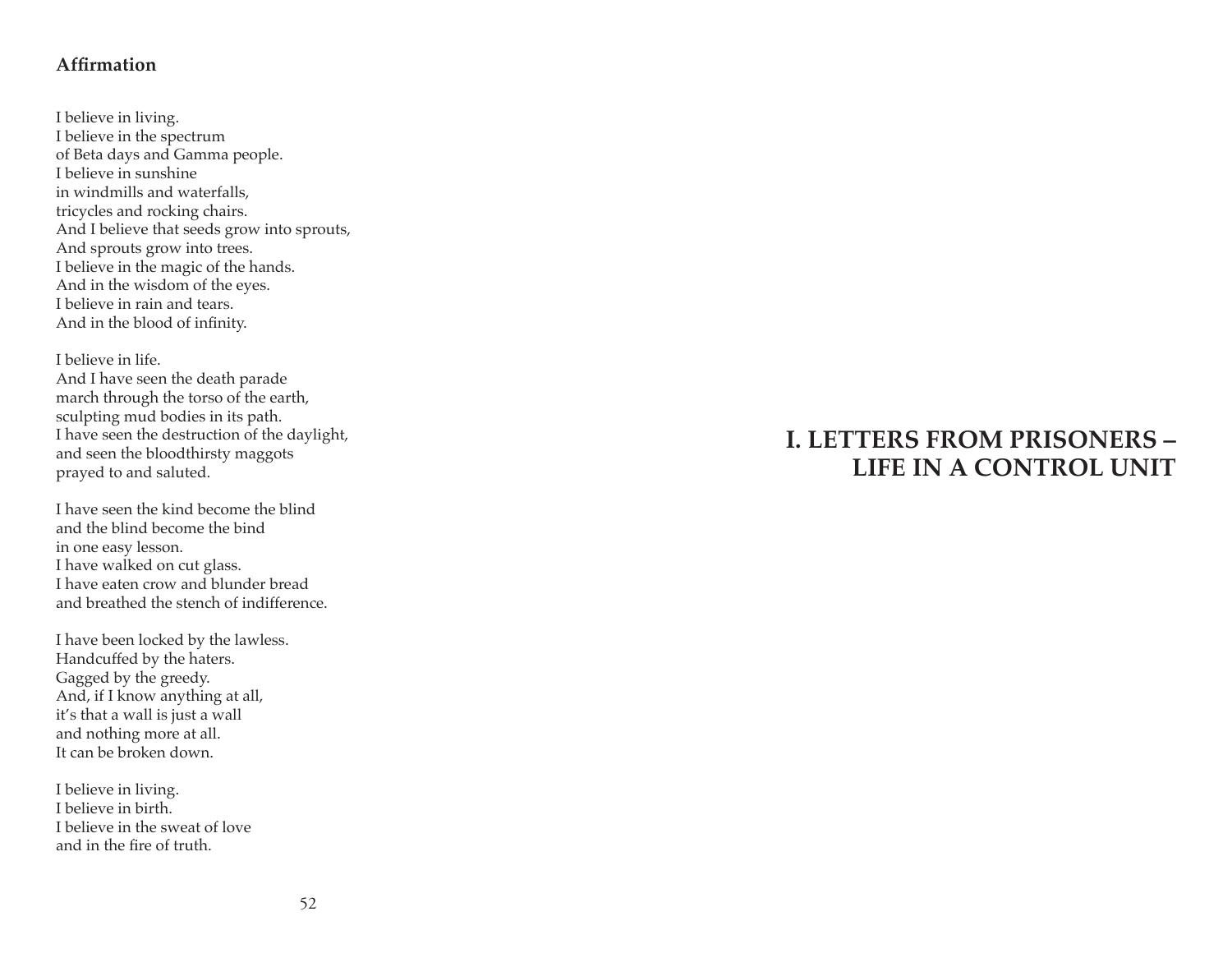## **Sensory Deprivation is Depravity**

# **V. ACKNOWLEDGMENTS**

From within and beyond the one hundred thousand dollar 8 by 14 sq. ft. steel and stone Sensory Deprivation cell that is designed for my mental, physical, and social dehumanization, I bring to you this letter of concern regarding the adverse effects of long-term Sensory Deprivation.

After spending over a year in the Supermax undergoing long-term intensive solitary confinement, denied and deprived of direct human contact, I was transferred back to the Maryland Penitentiary. Upon seeing me for the first time in over a year, a fellow prisoner shook my hand and then proceeded to put both arms around me to embrace me and I became visibly shaken and cringed up as if I had been physically violated. I had not had any physical contact with another human being in so long that I wasn't used to being touched. I had become super-sensitive to one of the basic human senses - the sense of human touch.

Welcome to the "Sensory Deprivation Experience." Definition: selfexplanatory - the deliberate and intentional stripping of the cell down to an isolation cell, then the stripping of the individual down to the basic necessities, even down to the personal effects. Then locked within this cell twenty-three hours a day with barely the bare essentials, where even the wall-mounted stainless steel mirror in the segregation cells is removed from the walls so that even the sight of one's own image is denied. This is Sensory Deprivation. And no matter how strong a person is, Sensory Deprivation is depravity at its worst. All five basic human senses — sight, sound, smell, touch, and taste — are severely suppressed — when one is slowly, but surely, and very subtly stripped of all the common sentiments of humanity.

Under these adverse conditions of confinement, one tends to crave a change of scenery, location, atmosphere, and environment just so s/he can see new sights instead of the same ole, everyday, mind-deadening routine and faceless faces ... hear new and different sounds other than the quiet, indescribable silence that seems to speak louder than noise ... smell different scents besides the foul, stale, contemptible odor so common to everyday existence in this bottomless pit ... one seeks to touch base with, feel and embrace another human in an intimate, sensitive, humane, compassionate, personal way as opposed to the impersonal, inhumane, insensitive, degrading manner ... one develops a strong, intense desire to taste various foods besides the same ole, tasteless, non-variety, everyday, recycled meals. One is served just enough food to have a bowel movement, just enough to stay alive. This is Sensory Deprivation where even ones sense of taste, appetite, and taste buds is denied and deprived.

This pamphlet is the collective effort of many people on both sides of the walls. It evolved out of years of dialogue with prisoners enduring control unit conditions. I would especially like to thank Ojore Lutalo who has been living in enforced sensory deprivation in the Management Control Unit at Trenton State Prison in New Jersey for 12 years. It is Ojore's survival discipline upon which I based the original letter to Ronald Epps. The response to the correspondence between Ronald and myself prompted the National Campaign To Stop Control Unit Prisons, California Prison Focus and the American Friends Service Committee to produce this pamphlet. Many thanks go to each of the courageous contributors. Special appreciation goes also to Holbrook Teter of the California Prison Focus without whose vision and hard work this would not have been completed. And we ALL want to thank Patrick Sheldon from the Oberlin Prison Awareness Group for his patient typing of the manual.

There can be no excuse or condoning the use of isolation or sensory deprivation for prisoners. Human Rights groups all over the country have decried this practice which is certainly inhumane and arguably torture. These control units and supermax prisons seriously violate the rights of prisoners. They are used to incapacitate and demoralize those held in them. This pamphlet is one humble attempt by those enduring this brutality to help others enduring this brutality. It is important to us that each of you forced to live in such circumstances maintain your mental and physical health. In 1974, Ruchell Cinque Magee noted: "Those people in this judicial system, their concern is not for justice, as they claim. That is what they come in disguise of, to strip people of everything. When I say strip, I mean rob, murder, exploit, intimidate, harass, persecute, everything to destroy the mind and body. They seek to take a person and make a complete vegetable of them." Ruchell spent more than 25 years living in forced isolation in California prisons.

It seems to me that Assata Shakur's poem "Affirmation", which is so strong a statement in the human ability to overcome, belongs in these pages: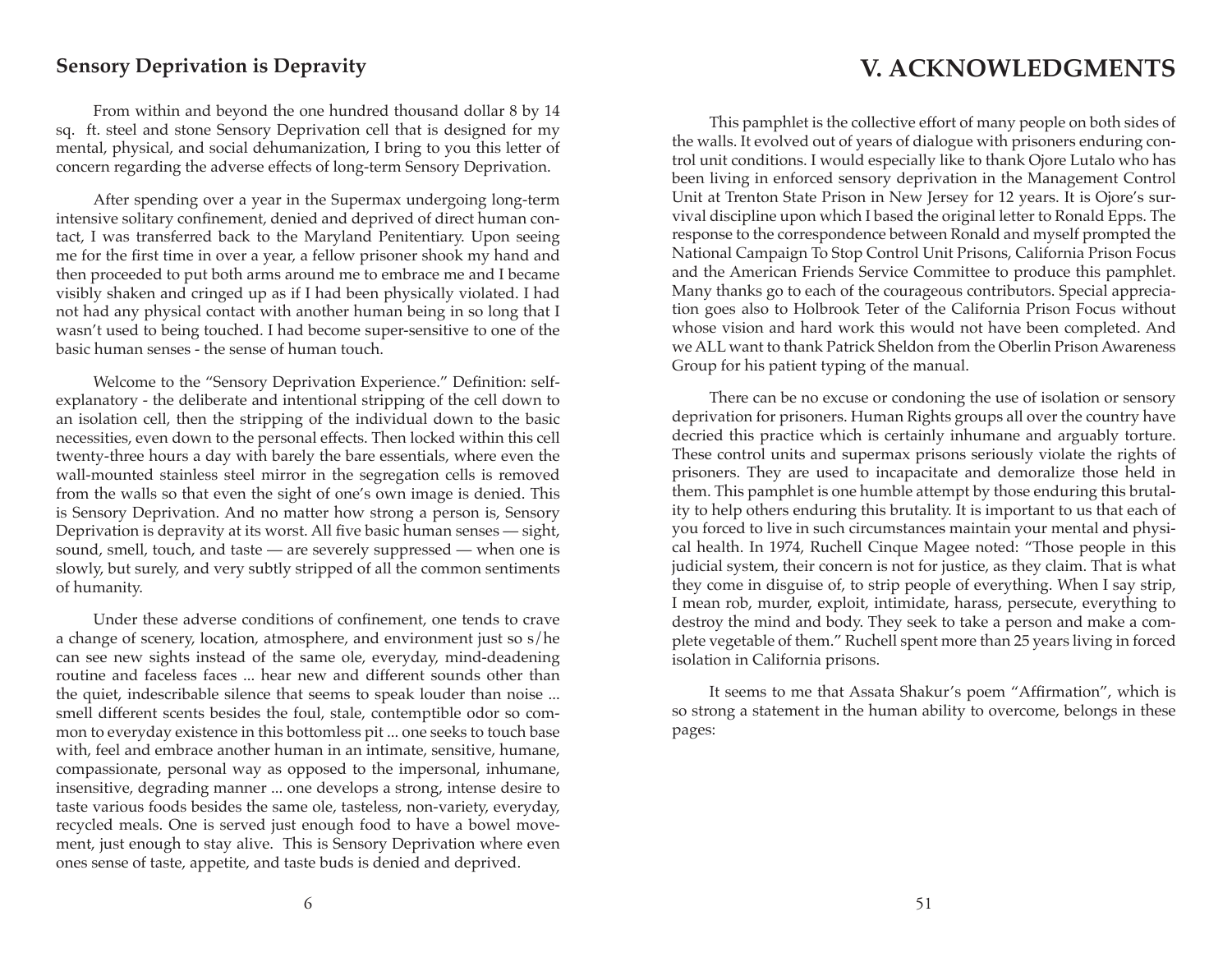# **When The Prison Gates Slam**

*When the prison gates slam behind an inmate, he does not lose his human quality; his mind does not become closed to ideas; his intellect does not cease to feed on a free and open interchange of opinions; his yearning for self respect does not end; nor is his quest for self-realization concluded. If anything, the need for identity and self-respect are more compelling in the dehumanizing prison environment. Whether an 0. Henry writing his short stories in a jail cell or a frightened young inmate writing his family, a prisoner needs a medium for self-expression.* 

> *U.S. Supreme Court Justice Thurgood Marshall, Procunier v. Martinez, 1974*

All of the aforementioned increased, heightened senses are common among convicted persons held in prisons, but such senses are magnified one hundred times in Control Unit Sensory Deprivation Prisons. Steel and stone torture chambers where, absent various forms of social stimuli, the human mind can become so debased, so de-humanized, and sink so low that if one isn't careful, there is a tendency to adjust, conform, and accustom oneself to a standard of living that is lower than that which exists within the animal kingdom. This is the adverse effect of long-term Sensory Deprivation. It is a form of physical, social, and psychological torture, and it pushes many self-respecting, rational thinking, decent-minded men and women to a quest for excitement, acts of desperation, and to the most extreme points of paranoia.

After spending over a year in the Supermax, I was transferred back to the Maryland Penitentiary without any consideration given to the desocialization process I had undergone. Nor was any provision made to resocialize me back into a general population setting. Upon having difficulty adjusting into general population, it became necessary for me to be placed on punitive segregation for refusing to be housed in a cell with another human being. There was a time when I could tolerate double-cell housing on a temporary, short-term, voluntary basis, but after my experience with Sensory Deprivation, I have now become more anti-social than ever before and I now have a zero-degree tolerance level for double-celling and general population settings.

As a result, for the past five years that I have been out of the Supermax, I have spent a total of only seven months in a general population setting.

In addition, on two occasions, I have had official street charges pressed against me. This never before happened to me in the entire history of my imprisonment. I am currently waiting to go to trial for the latest charge. I have not received, encouraged, nor welcomed any outside contact by way of visits from family members, loved ones, or friends in the past five years since leaving Supermax. This entire experience is uncharacteristic of me, but I believe the underlying root cause is the social dislocation I have suffered from my first encounter with Supermax's Sensory Deprivation. I am only now beginning to question and understand what has happened to me.

Now that I am back in the Supermax for a second time, armed with this overstanding of what Sensory Deprivation actually is, I am less likely to leave Supermax no better off for my experience than when I first arrived. My concern now is with controlling and reversing the ill-effects of my first encounter with Sensory Deprivation. Otherwise, I am concerned that my social dislocation will in all likelihood go from bad to worse, and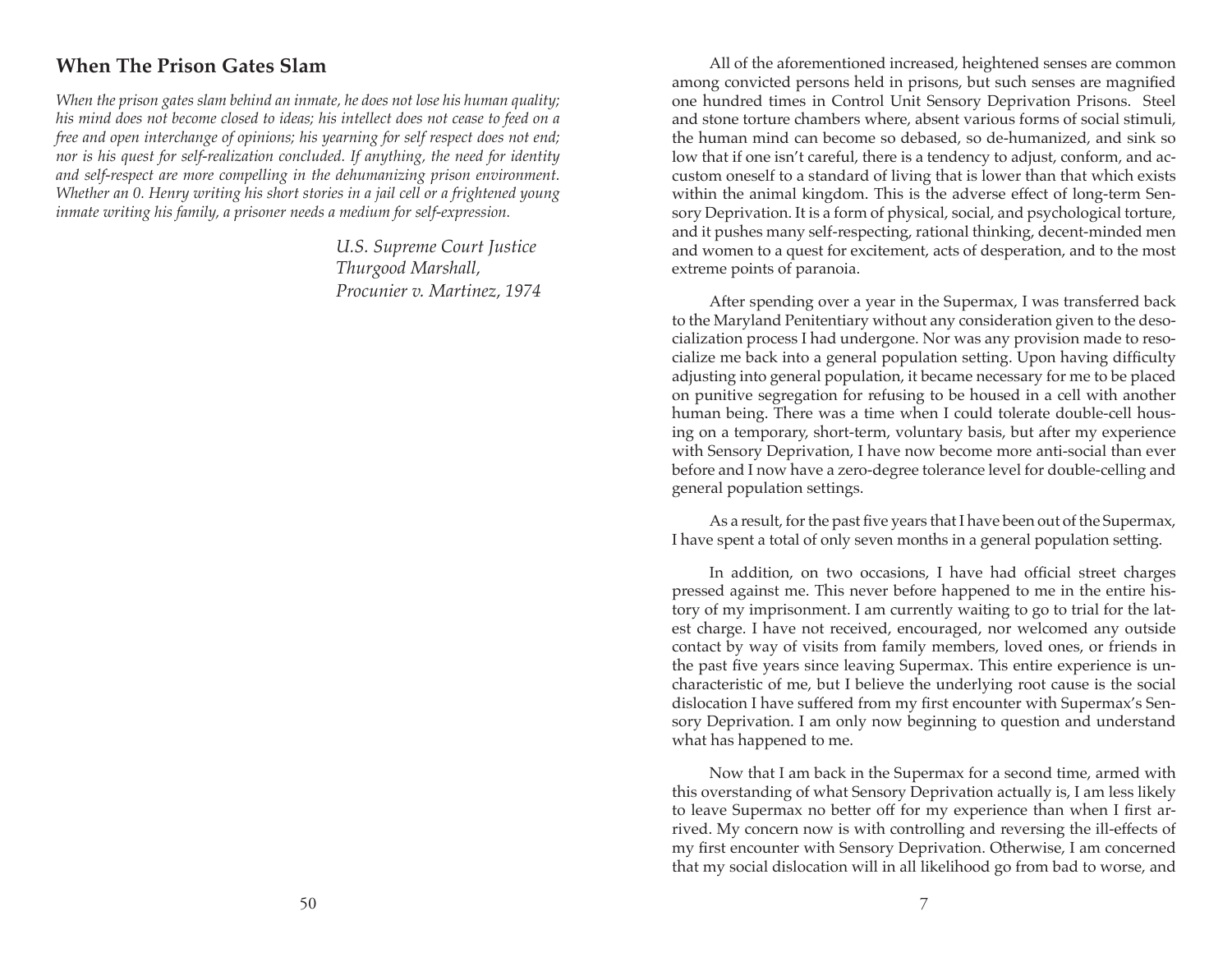ruin me to the extent that not only would I not be mentally, physically, or socially fit for a general population setting, but society in general.

## *Ronald Epps Maryland*

## **Psychological Effects and Political Platform**

### **I. Psychological Effects of SHU (security housing unit) on prisoners.**

Psych. Torture takes form of physical pain (i.e. migraines, stress-related illnesses, suicide, etc.)

The situation (evidence of physical torture) that I am about to present is not an isolated reality, this is a daily ritual which occurs throughout the Pelican Bay SHU.

Three stages to strategy of psychological torture: 1st , 2nd , and 3rd "Watches."

- 1. The Guard makes noise in early AM hours, every morning. Any complaint results only in the antagonization of the situation.
- 2. Slamming food ports when guards serve meals. Every day. Deliberate action to antagonize, irritate and exercise and flaunt power dynamic.
- 3. Excessive noise when doing all four counts: ll:00pm, l:00am, 2:30am, and 4:00am. Again, deliberate exercise of power, disrespect, and brandish power.

Other forms include: from blasting the P.A. system to intentionally withholding personal mail.

"Those who lack the knowledge and understanding of torture and its different applications may dismiss the significance of the evidence that I have presented, but before you do, allow me to bring your attention to certain facts that will substantiate my evidence. Sound is a well known tactic in both psychological warfare and torture, from the sound of dripping water to the blasting of loud music. The recent Waco massacre is a perfect example. When the U.S. racist, fascist government used loud music and bright lights as a tool of torture against women and children, the results varied, from sleep deprivation to the constant shocking of the nerves."

#### **II. Political Issues**

The constant emotional abuse leads to permanently disturbed ex-cons

same conclusions, can you conjecture as to why these sorts of behaviors continue to be institutionalized?

S: Yes. I think that's a pretty sobering subject. Because I have been recognized as an expert in this area, and it isn't because I'm so profoundly bright. The first time I was brought in to look at a prison setting, actually I was pretty cynical when I was brought into it, I didn't think I was going to find anything. But I did find something and it was shocking to see what I found - that these inmates were so ill, that they all tended to be ill in very similar kinds of ways and they were so frightened of what was happening to them that they weren't exaggerating their illness. They were tending to minimize it, to deny it. They were scared of it.

The difference is, I think that I was an outsider and the really sobering fact is that the people who work in these settings day after day have seemed to, over time, lose their capacity to be shocked by the kinds of things that they see. There is a kind of brutalizing effect of the prison environment which, I think, makes everyone who is a part of it more sick, sicker. It makes prisoners sicker; and I think it also makes the corrections officers sicker. I have actually had the opportunity to consult and lecture groups of corrections officers in Massachusetts where I live and talking about the stress of working in that kind of environment. It is an enormously stressful kind of thing and it does tend to lead to a kind of brutalization, a kind of sadism and it really is a kind of thing that, "There, but for the grace of God, go I." I think that, if you live in that kind of environment day after day, it does things to you. I was up at Pelican Bay, that community around Crescent City, California which is a very rural relatively poor community in California. Pelican Bay State Prison became the biggest employer in the region. But, I was talking to some of the corrections officers and they were talking about what was happening to some of their friends — the rate of alcoholism had skyrocketed, spousal abuse, suicide. Working in that environment may put money in your pocket, but over time it destroys you psychologically and brings out rage and sadism and violence and brutality. The sobering thought is that, if you live in those kinds of environments too long, you start losing some of your own humanity. And you stop experiencing the shock of brutality and inhumanity that those of us outside the system never thought would still exist in this country. But it does. And if you look at the super-max facilities, that's where you are going to find it.

> *Leo Grieb Stuart Grassian Massachusetts*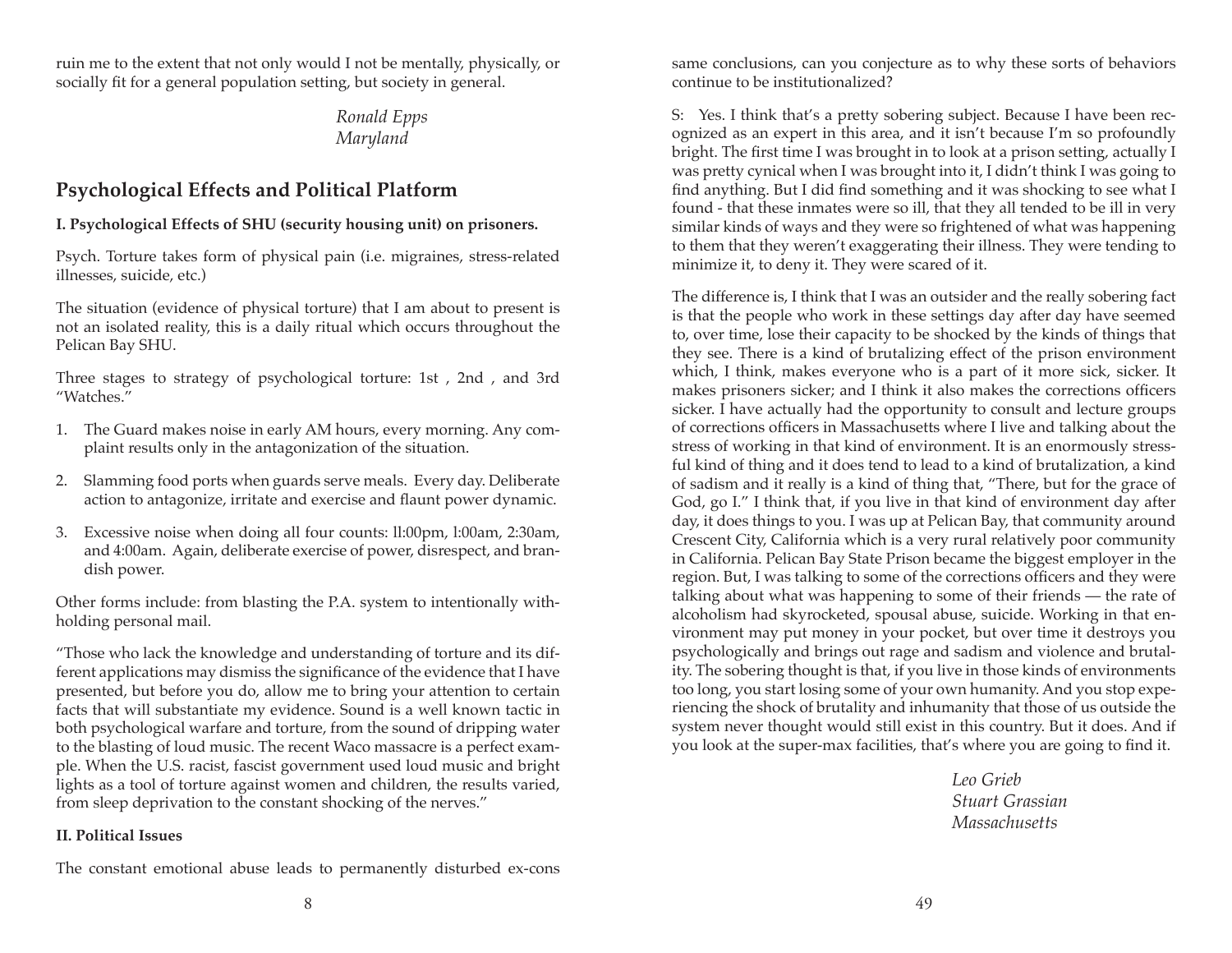S: First of all, people need to recognize that, you know one of the arguments that is made is that the conditions of these super-max facilities don't approach those of the sensory deprivation experiment. What people are forgetting conveniently is that the sensory deprivation experiments were actually begun as a way of studying phenomenon that was occurring in prison. In fact, it was the Korean prisoners of war and the concern about the brainwashing of those individuals and the severe mental disturbance developing among the American prisoners of war in Korea that led to the laboratory experimentation on profound sensory deprivation. So, clearly to the extent that the research on profound sensory deprivation was of value, there was a value of explaining a phenomenon which was seen and found in political prisoners in Russia and China and among American prisoners of war. Basically, while profound sensory deprivation in susceptible individuals may produce a psychiatric reaction more quickly than it will in say a prison setting, remember that the laboratory experiment involved people remaining in those conditions for only a few hours, whereas in a prison setting we are talking about weeks, months, even years.

In addition, there has been a fair amount of evidence that it isn't a lack of sensory stimulation but a lack of perceptually informative, meaningful kind of stimulation that is really of importance. In other words, if you put someone in an absolutely quiet sort of room, you are going to get some degree of psychiatric disturbance. Now, if you change those conditions, and you put that same individual in a room and add 80 decibels of white noise, you are going to get those disturbances much more quickly. It's not going to take a longer period of time, it's going to take less. So, one of the problems in the prison setting is not only do you have a lack of meaningful perceptual stimulation, but that stimulation which is available is often very noxious, very offensive: offensive smells, offensive noises, and what you are doing is basically adding to the toxicity of that environment. Keeping the lights on 24 hours a day in and of itself is known to cause significant psychiatric disturbances. It is going to interfere massively with the sleep/wake up cycle. We're talking about the need to maintain an adequate sense of alertness in the face of perceptual deprivation. Now if you add to that disturbance in the sleep/wake up cycle, you're going to increase the problem. So one of the worst things you can do for people is to keep the lights on 24 hours a day. Obviously what you need is to keep the lights on roughly 16 hours a day and keep them turned way down the other 8. And that's not happening in a lot of maximum facilities, not just Florence, apparently.

L: Now if you know these things because of your area of work, since you are a court-recognized expert in this area, and I know things like this just from life on the street and the stories you hear, and if we've arrived at the who then re-enter society with needs for therapy, or without the facilities to adequately re-adjust. Either way, they continue to cost the tax-payers money. The Correction Department is failing at its goals of correction.

"The prison system is now a sanctuary to preserve and proliferate the Criminal Mentality Syndrome. This is the very psychological disposition which guarantees the continuity of the government scheme to financially benefit from the inner city crime. This also explains why there is no genuine effort on part of the CDC (California Department of Corrections) to implement a serious program for criminal rehabilitation, especially here in the security housing unit at Pelican Bay. The CDC fully understands the absence of such programs would only increase the recidivism rate among its prison population. Crime prevention or criminal rehabilitation would in fact undermine the government's CDC endeavors to economically exploit the New Afrikan and Latino/Mexican communities via poverty and crime!!"

"The evolution of civilization cannot be discussed without discussing the evolution of human mortality. The control-unit prisons and their proliferation is a perfect example of a society's immorality. How could any society justify the existence of such a brutal and inhumane place?"

#### Demands:

- Rehabilitation programs, especially education
- Racially diverse independent review board
- Black community parole board
- Tax-payers allowed to tour Pelican Bay SHU
- Compensation to victims of extortion schemes
- Termination of employees involved in torture of prisoners
- End to the criminalization of Prisoners' Rights Activists
- Release political prisoners and P.O.W.'s

*Abdul 0. Shakur California* 

### **Anger**

On April 20th, 1990 former hostage, Dr. Robert Polhill was released by his kidnappers. He stated the following to the media while being interviewed: "I survived by staying angry at my kidnappers, I was able to keep my focus this way. Had I allowed my anger to leave me, and not stayed angry for what was happening to me, I wouldn't have made it."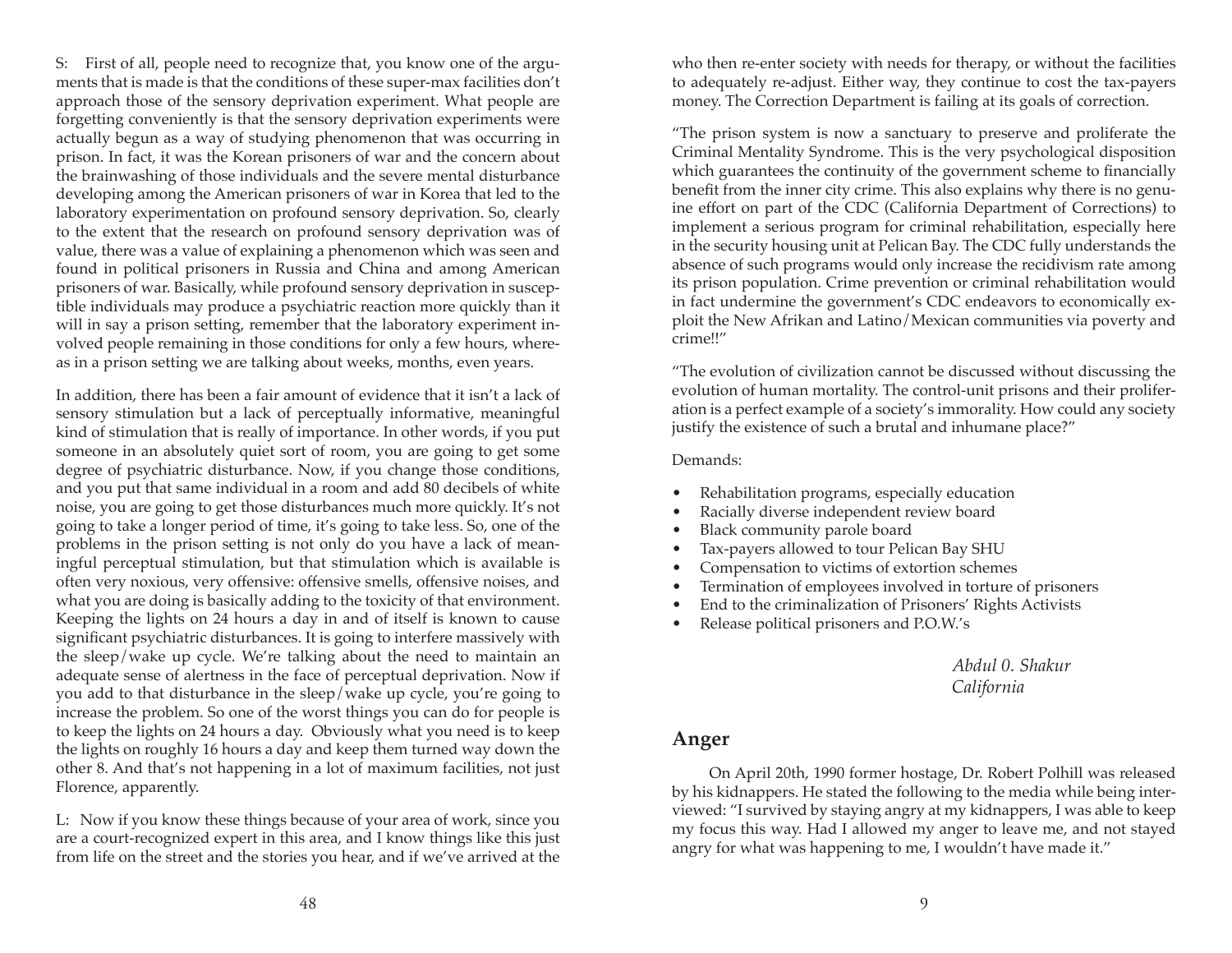The news media reported on the release of Dr. Polhill and I watched the three different networks, although each reported on the story from a somewhat different angle, I noticed each anchorperson and each network appeared to praise Dr. Polhill regarding his anger. The general consensus was that he had a right to be angry and I think we all agree that anytime you're held against your will, captive, told what to do, how to do it and when to do it, naturally you will have aggression towards your overseer. Yet the Corrections Department deems it as inappropriate behavior when a prisoner demonstrates anger after being confined for a period of years. Dr. Polhill was held for a little over two years while some men are incarcerated for ten, fifteen, twenty-five years. How can the department and society have the audacity to expect that prisoners remain passive and docile when to do so is against the very nature of a human being?

The anger one feels from being held captive is akin to slavery. It sets off emotions that few will ever know, short of being in a hostage situation or in an American prison.

## **The Senses**

When I first heard of sensory deprivation, it was being associated with the conditions of which I was subjected to, of which I and others similarly situated, were suffering from. But even to this day, I have not been informed or educated as to exactly how sensory deprivation targets and effects the human being. It was only through personal research, and contemplation, that the connection with sensory deprivation and our day to day afflictions by it became profoundly understood. The fundamental principle upon which any of our endeavors may be successful, is to understand the nature of our human makeup, and those elements that either complement it, or harm it.

I humbly believe that first and foremost in our struggle to overcome and survive this cruel and evil practice of sensory deprivation, is to take the two words (sensory, deprivation), and analyze them in their individual components. Sensory: directly relating to our basic five senses of sight, hearing, smell, taste, and touch — essential components in every human being's make-up. It is the senses that by nature establish contact with the natural elements of creation (environment) and are stimulated towards development and growth. The natural elements in the environment provide that necessary contact with the senses in which we as human beings may know the inner relationship with the outer world. Wo/mankind looks upon the natural elements and through them, knowledge and understanding is stimulated. The human looked upon the birds and discovered the plane, he observed the whale and discovered the submarine. Our L: Let's assume for a moment that we have an individual who is dangerous to himself, to others as well. What would you propose then as an alternative to solitary confinement.

S: Well, first of all, you have to recognize that a lot of people who are really the most dangerous are people whose behavior is pretty calculating. These are not the kinds of individuals who generally end up in solitary confinement. They are smart enough and calculating enough to know when they are going to lose and they don't commit the kinds of infractions which cause them to end up in solitary confinement in these isolation settings generally. The people who do end up in those settings are often those whose dangerousness is the result of impulsive, chaotic types of behavior. These individuals, commonly, are those who have some type of psychiatric disturbance, whether it is a form of attention deficit disorder or some type of mood instability, affective instability which can respond to mood stabilizing medications. Many of these individuals have some subtle evidence of neurological dysfunction, whether it is manifested by seizure disorder or other forms of neurological illness. A number o those people actually respond very nicely to the anti-convulsant/mood stabilizing medication like tegratol, depracode.

There is really a large variety of psychiatric treatments which may be useful for this subpopulation of people. The first thing you have to recognize is that what you are dealing with is a clinical problem that needs to be treated, rather than a problem which needs to be punished. If you look at it as a problem that's going to be responded to with punishment, you're basically going to make it worse. And that's generally what happens.

Now, in the prison setting, no matter how out of control you ma people, and the prison setting makes some prisoners incredibly out of control, if you put them in a tight enough cage, they are not going to hurt anyone. The problem is sooner or later they are going to get back into your community. And it's kind of like kicking and beating a dog and keeping it in a cage until it gets as crazy and vicious and wild as it can possibly get and then one day you take it out into the middle of the streets of San Francisco or Boston and you open the cage and you run away. That's no favor to the community.

L: Now you've addressed the lack of social interaction. What about the issue of sensory deprivation? When we think of sensory deprivation, what we tend to think of is the lights are turned off and there is absolute silence. As I understand in the AdMax at Florence, the lights are kept on all day and the temperature is kept the same all day and the outside world is rarely, if ever, glimpsed. What are those effects?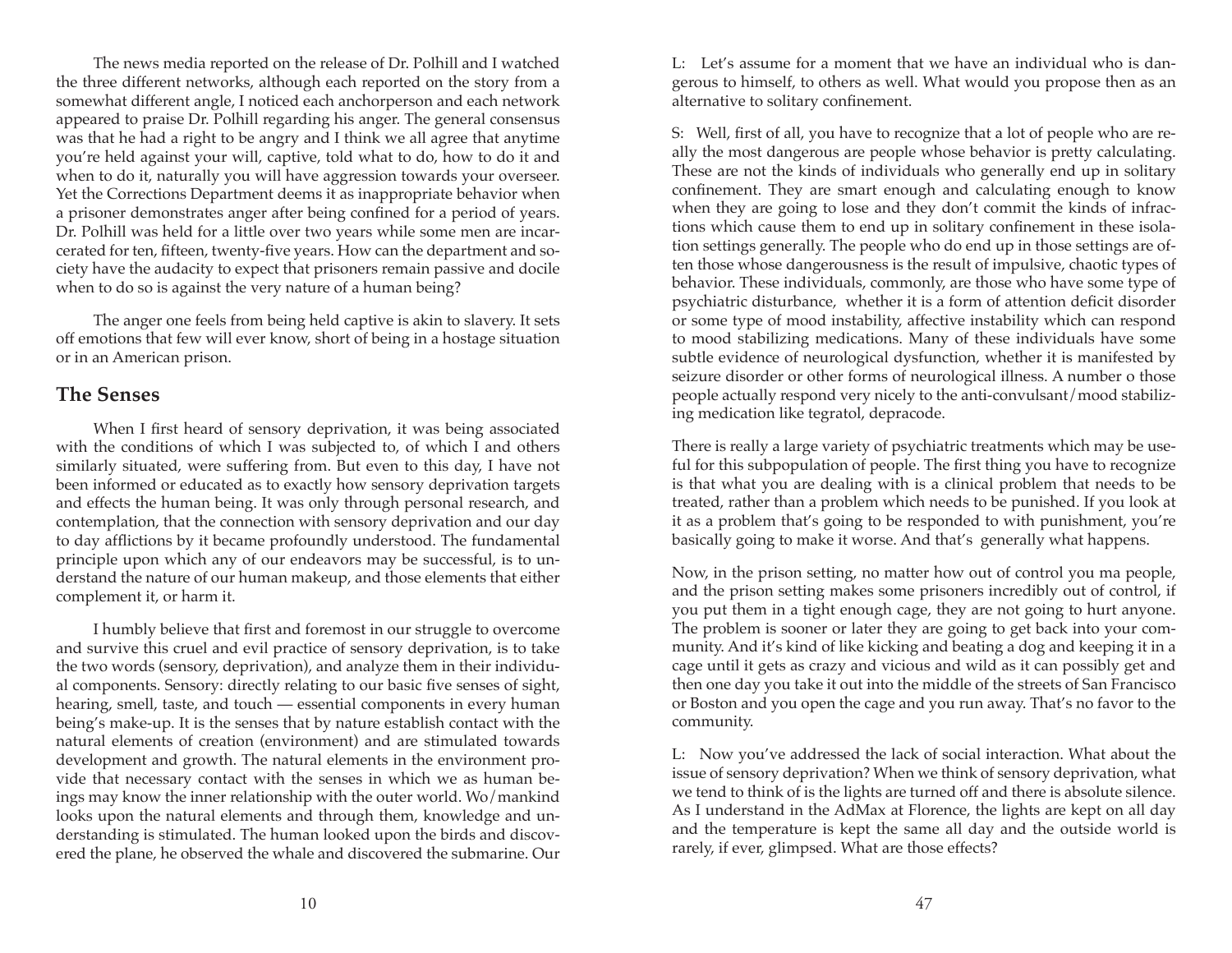control. There is a notion in the popular mind that people who end up in solitary confinement are the most ruthless, kind of James Cagneys of the prisons system. In fact what you often see there is exactly the antithesis: they are very often the wretched of the earth, people who are mentally ill, illiterate, and cognitively impaired, people with neurological difficulties, people who just really can't manage to contain their behavior at times. The prison system tends to respond to this by punishment. Punishment tends to make their conditions worse and they tend to get into these vicious cycles where they continue to commit this disruptive behavior and they continue to go deeper and deeper into the belly of the prison system and get sicker and sicker. The courts have recognized that solitary confinement itself can cause a very specific kind of psychiatric syndrome, which, in its worst stages can lead to an agitated, hallucinatory, confusional psychotic state often involving random violence and self-mutilation, suicidal behavior, a lot of real agitated, fearful and confusional kind of symptoms.

L: Could it be said that, because of their lack of interaction with other human beings, that these people are incapable of seeing patterns in other people's behavior and are incapable of understanding what appropriate behavior is in order to elicit the desired response?

S: My best understanding is this: First of all, the social isolation itself, is going to then to lead to paranoia. That is one aspect of it. In fact, if you look at people who are, for example, hearing impaired, you find that there is a higher incidence of paranoia among that population of people simply because they can't read social signals. The person who is in solitary confinement is going to have an exceedingly difficult time understanding what's going on around him in terms of interpersonal interaction where there really is none. But I think that the most important level is the lack of an adequate level of perceptual stimulation. "What we know is that, in order to maintain an adequate level of alertness; a person needs some kind of level of external stimulation coupled with internal stimulation. If you deprive a person of either of these to a great extent, you're going to basically end up with an agitated, delirious, confusional, psychotic state. We've seen that obviously with people who have been overdosed on sedative medication. And we see it in conditions of perceptual or sensory deprivation, that people can really lose their capacity to maintain an adequate sense of relationship to their surroundings. They become confused, disoriented. There are a lot of perceptual disturbances, often hallucinations, very frightened, fearful kinds of experiences, eventually leading to this kind of agitated, impulse ridden, chaotic behavior. Very often, in fact, it is those kinds of behavioral disturbances which then lead tto further punishment, further time in solitary. So once you get into this vicious cycle, you can't get out.

forest trees attribute to the oxygen in the atmosphere as our flowers and roses contribute to the fragrance that stimulates smell and allows us to discover commodities as perfume and colognes, enchantment.

It is the sense of touch, in which we made contact with the wild life (animals) and found comfort in furs and skins, cloth. A child will see a butterfly (sight sense) and our dear child's motor skills will be activated, curiosity will lead them to chase it in play. In each element of nature there is a direct connection with the senses in which the human being is always stimulated. The thoughts are activated, creativity is contemplated and realized, human potential is cultivated and most importantly, balanced sociability is fostered.

Deprivation: means to deprive someone of something, to take away, or debar. In relation to the senses, that have just been set forth, to deprive would mean: creating the structural setting in which the senses are cut off from contact with the natural elements of creation. To prevent the senses from having contact with the natural elements would result in depriving the senses the necessary stimulant for healthy growth and development as a human being.

The will and motivation towards creativity or productivity would be numbed by the absence of environmental stimulant. (I sound like one of them witnesses giving testimony before a hearing.) Anyway, when the architects of PBSP (Pelican Bay State Prison) built this SHU, they designed it for the express purpose of making sure that its captives would suffer an inhumane deprivation of the senses. For those of us faced with each awakening day inside of these tombs, we must forever be mindful of the overwhelming effects taking place each moment of our existence. As children growing up in the natural environment outside of these walls, we have come into contact with the natural elements of creation. Our senses were nurtured to the extent upon which we developed a relation with the birds, flowers, trees, ocean, animals, etc., that shall always be an ingrained part of our humanity.

It is from those experiences that we must always rely upon in contemplating, meditating, and visualizing the world we know. Those who have televisions: spend time watching nature programs, not for the lone sake of entertainment, but now in the context of an everyday struggle in which we realize the forces of sensory deprivation. Ponder the insights entailed within nature itself, as we look at animals, life beneath the sea, the galactical skies, the ecological systems, and we shall prevail.

> *Latif Asad Abdullah California*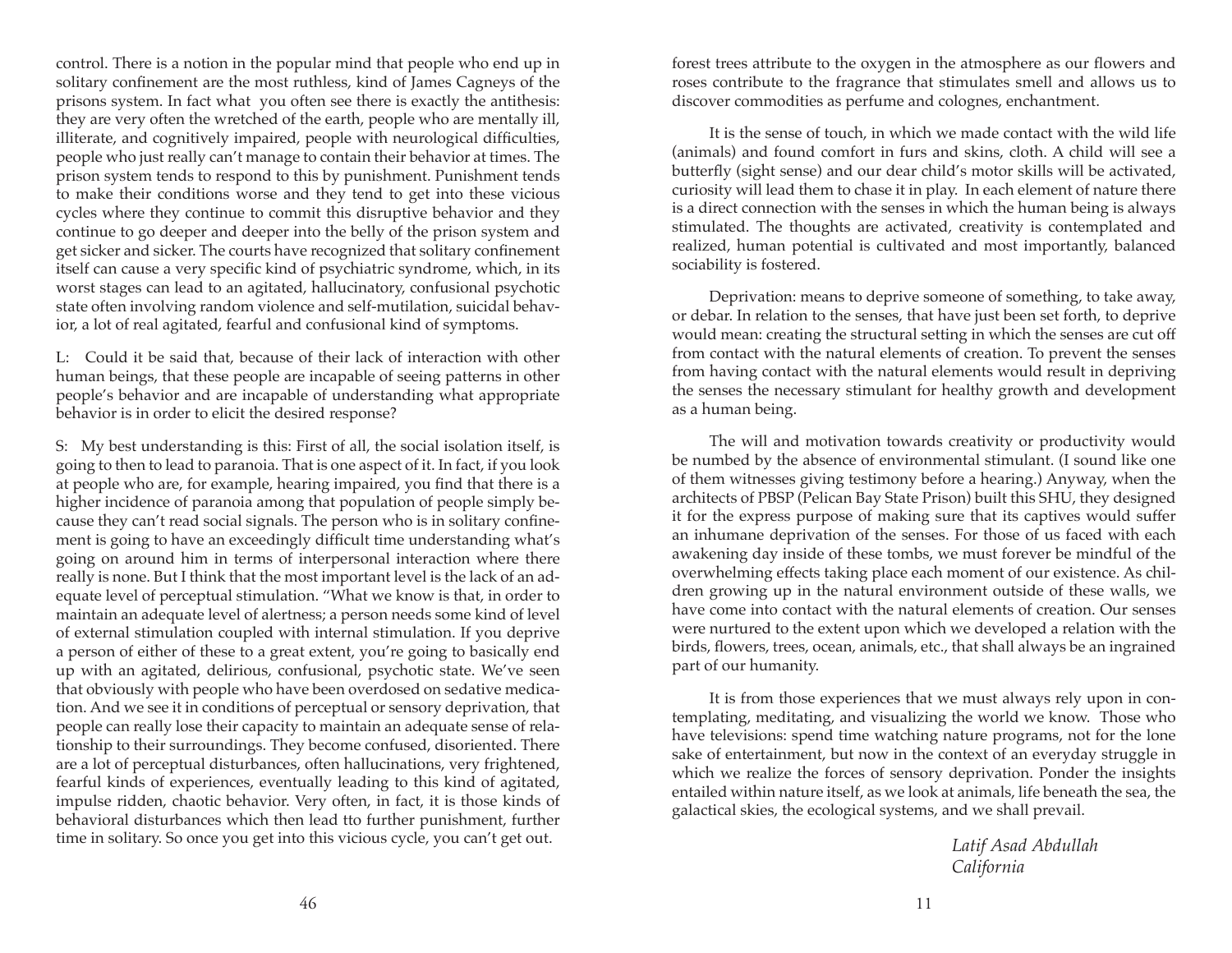break through the cynical suggestion that prison is a "country club" where people don't have to work.

- 5. Engage in physical exercise to keep your body in shape. Refrain from physical activities and conduct that is detrimental to your health.
- 6. Write newspapers, elected representatives and others to describe conditions in prison. Don't just complain about your own case, but educate the reader about how prisons destroy people, rather than improving them.
- 7. Take every chance you get to create solidarity among prisoners. Break down the issues that divide prisoners from one another - racism, homophobia, etc. Help prisoners to respect each other's differences and space. Don't allow the prison administration to divide you from other prisoners, through debriefing or bribery.
- 8. "Write poetry, short stories, novels, or any other kind of fiction that lets your mind free itself from the boundaries of the 4 walls. Expand the walls through your imagination and creativity." — (quote from Luis Talamantez)

*Louis Hiken Prison Law Project National Lawyers Guild* 

# **Psychological Destruction Due to Isolation**

Leo Grieb interviews Dr. Stuart Grassian

L: Tell us your qualifications for addressing the issue of the psychological aspects of solitary confinement.

S: I'm Dr. Stuart Grassian and I'm a psychiatrist in the Boston area on the faculty of the Harvard Medical School. I've had the opportunity to evaluate a number of prisons, specifically around the issue of solitary confinement. I've been involved in an number of class action suits as an expert witness. One recent one concerned the Pelican Bay Facility in California. There have been a number of cases where we have been able to get some. relief for prisoners because of the Court's findings of psychological harm caused by conditions of solitary confinement.

L: What are the actual issues that the courts have decided on?

S: Basically, I think the courts have been impressed first, that there are a number of people who end up being incarcerated in solitary confinement on the basis of having committed infractions in the prison system basically because of difficulties they have emotionally, difficulties with impulse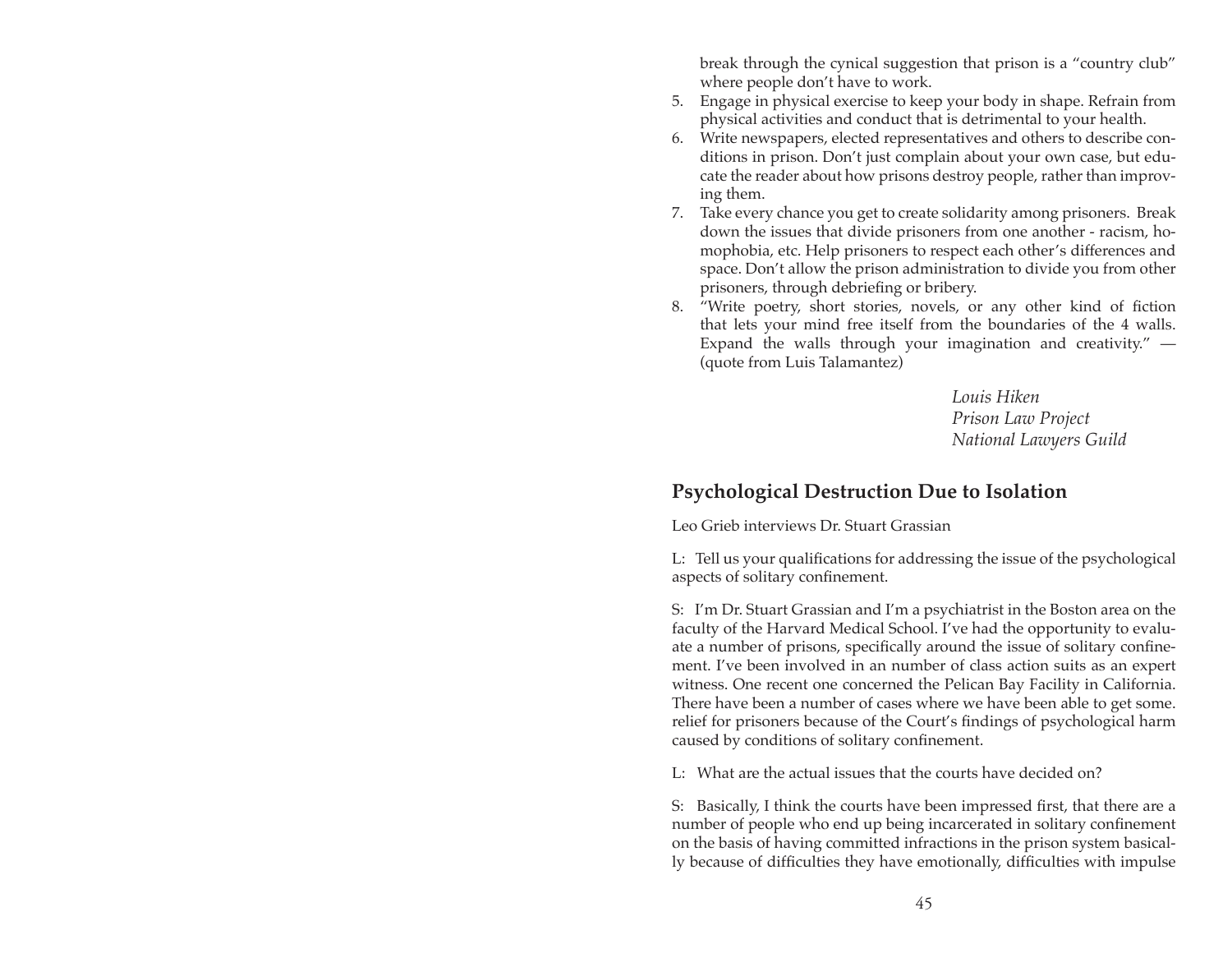NEVER get used to prison. There is a great need for more people to comprehend the horrors of this latest "invention" of the corrections industry, and your ability to assess yourself, along with your writing ability, can contribute to this effort. There are a number of alternative newspapers throughout the country which may accept your written commentary.

After having worked for over a decade with people in isolation, I understand clearly that it is not possible to come out of such an experience undamaged. It is, however, possible — and imperative — to minimize that damage by seeking out whatever forms of stimulation which are available. I am sure that you understand that your concern about becoming "mentally, physically and socially" unfit for general population and society in general is an exact description of the purposes of supermax prisons. Minimizing the impact of the horror of your living conditions will be difficult, but not impossible. Your reaching out to Cathy is a sign of your own health and determination.

If you are willing, I would like permission to share your letter and my response in the next national mailing of the Campaign to Stop Control Unit Prisons. It may be that we can engender survival-oriented commentary.

*Bonnie Kerness, MSW, LSW*

## **Eight Constructive Activities for a Prisoner in Lock Down**

- 1. Study an area of law or learning chat would be of use to yourself and others (a language, art, history, etc.) Develop an expertise in an area that others do not have. Share your learning and information with others.
- 2. Organize a family member or friend to do prison support work on the outside. Persuade them of the importance of hooking up with a prison support group on the outside that is working to turn the prison/industrial complex around. Tell your loved ones not to mourn, but to organize.
- 3. Write about your feelings and emotions in a way that people on the outside can get a sense of your humanity and concerns. Break down the image of prisoners as selfish, brutal, uncaring monsters. Let others see the individual qualities of each person on the inside, and their potential for change.
- 4. Keep a chronicle of the oppressive conditions in prison. Make the chronicle available to others who can document the dehumanizing effect that cruelty has on people incarcerated. Be specific, and help

# **II. LETTERS FROM PRISONERS — SURVIVAL**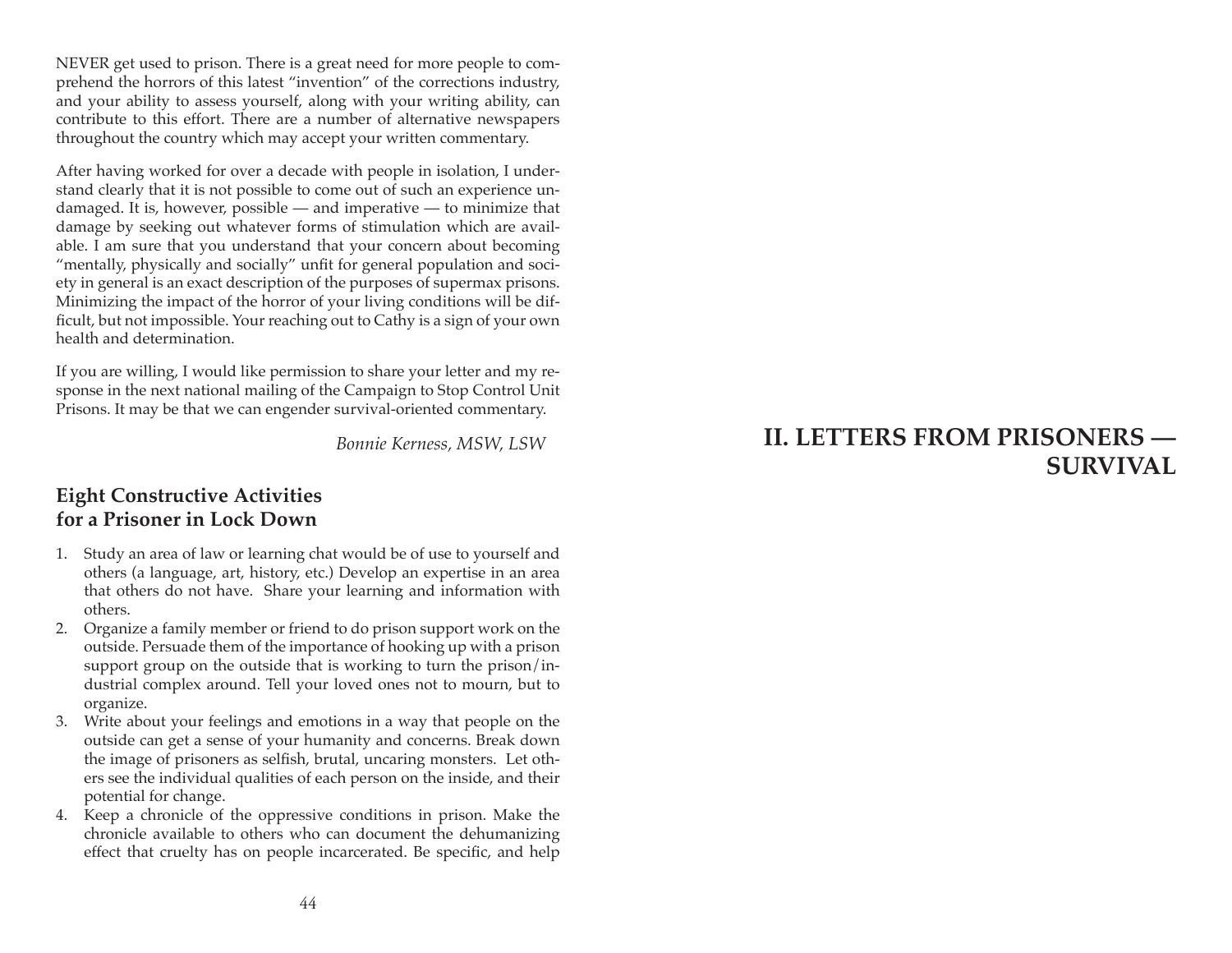## **What Survival Is**

Survival is being spiritually and mentally filled by the Angels of Justice fighting the fight for our liberation from Pelican Bay SHU. Survival is possessing the intellect to know when the psych comes into the housing unit to ask the mentally unstable if they need a psych line, and you realize how ridiculous he sounds — you're surviving. Survival is waking up in the morning, in a sound mind, realizing that one was not killed during the night or moved to some unknown destination. Survival is hearing one's neighbor laughing out loud because his son or daughter received a good grade in school or a great report card. Survival is when one can assist his neighbor in his time of need, no matter what his racial, political or cultural views may be. Survival is hearing one's neighbor call out to make sure the man is not taking advantage of one, and to let the man know you're not alone. Survival is being able to state to oneself that I have made it through another day — without being killed, beaten half to death or made to stand in a shower or holding cell naked, hand-cuffed for hours (for not moving fast enough, or having the wrong look, not using the right words, or for speaking out on injustices) — having one's dignity at the end of the day still intact to fight another day. And giving thanks to whatever God one might believe in, before closing one's eyes for sleep. You smile because you have survived another day at Pelican Bay.

> *Bambari S. Kelly Anderson California*

## **Inner Consciousness v. Isolation**

Before I begin sharing what I feel are some valid key points on "how to survive" the isolation in these dungeons, death traps, hell holes, SHU's, Supermax — or whatever you want to call them — let me first touch on three facts we can all agree on — a consensus:

- 1. The barbarian architects behind these sickass designs had (have) serious mental problems dealing with their own inferiority syndrome and dealing with peoples in the world.
- 2. These holes were purposely designed as a torture chamber to break you mentally and physically into submission and to abandon your own beliefs, etc.
- 3. The isolations and restrictions in these dungeons that our captors like referring to as Control Units vary from state to state, prison to prison — some more isolated and restricted than others - however, their structure and use have the same malicious intent, and

healthiest are those who maintain and grow in their political understanding. The emphasis of their daily existence is not what is happening in the prison, but rather what is happening on the streets. It has been my privilege to work with some of the most intelligent political minds via the mail and occasional telephone calls, and I have benefited enormously in my own work as a result. The concept of the National Campaign to Stop Control Unit Prisons came out of written dialogue with a number of prisoners living in sensory deprivation units throughout the country.

It seems to me that those who retain the highest degree of their mental health also maintain ties with family and friends, often receiving photographs, relevant newspaper articles, news magazines, rap magazines, and so on. In other words, at least a portion of their mental and physical health is as a result of their own self-discipline and self-education, and the rest is as a result of their remaining street- oriented. It is also very necessary to battle the self-destructiveness that you describe in the commission of "acts of desperation" in a quest for excitement. In a number of supermax prisons that I hear from, people are describing "wars" consisting of flinging excrement at one another as a form of stimulation, often resulting in letters of self- disgust and rage. It is possible through inner conviction to turn anger into the will to survive. Many of the healthier survivors that I have met also talk about coming to terms with the consequences of their own behavior — that is, acknowledging self-destructive behavior in an effort to rid oneself of it. They feel that self-destructive behavior is a show of weakness rather than strength. It is also important that you balance the reality of surveillance with the extreme paranoia that you describe. That paranoia can become permanently embedded. At the very least, maintain your sense of control over your own behavior in an attempt to stay sane inside the insanity in which you are forced to live.

While I don't know who your support system consists of, it may be important for your own health to begin to reach out to family, friends — and you may even want to attempt making new friends. I am enclosing an article which came out some time ago called the "T Bag factor". In it they note that with long term hostages, those who survived the experience best were those who were secure in the love of their friends and family. This is an important clue for your own ability to retain your health and humanity. It seems to me from your letter that you are well on your way to assessing the impact of supermax and how to recover from the sensory deprivation. That assessment mechanism can be enhanced and used on a daily basis. Whether in there or out here, assessing and balancing oneself is a daily mental health task. You describe well the tendency to adjust and conform to the mind-deadening conditions, and I am reminded of the words of Assata Shakur's grandmother during a prison visit. She advised Assata to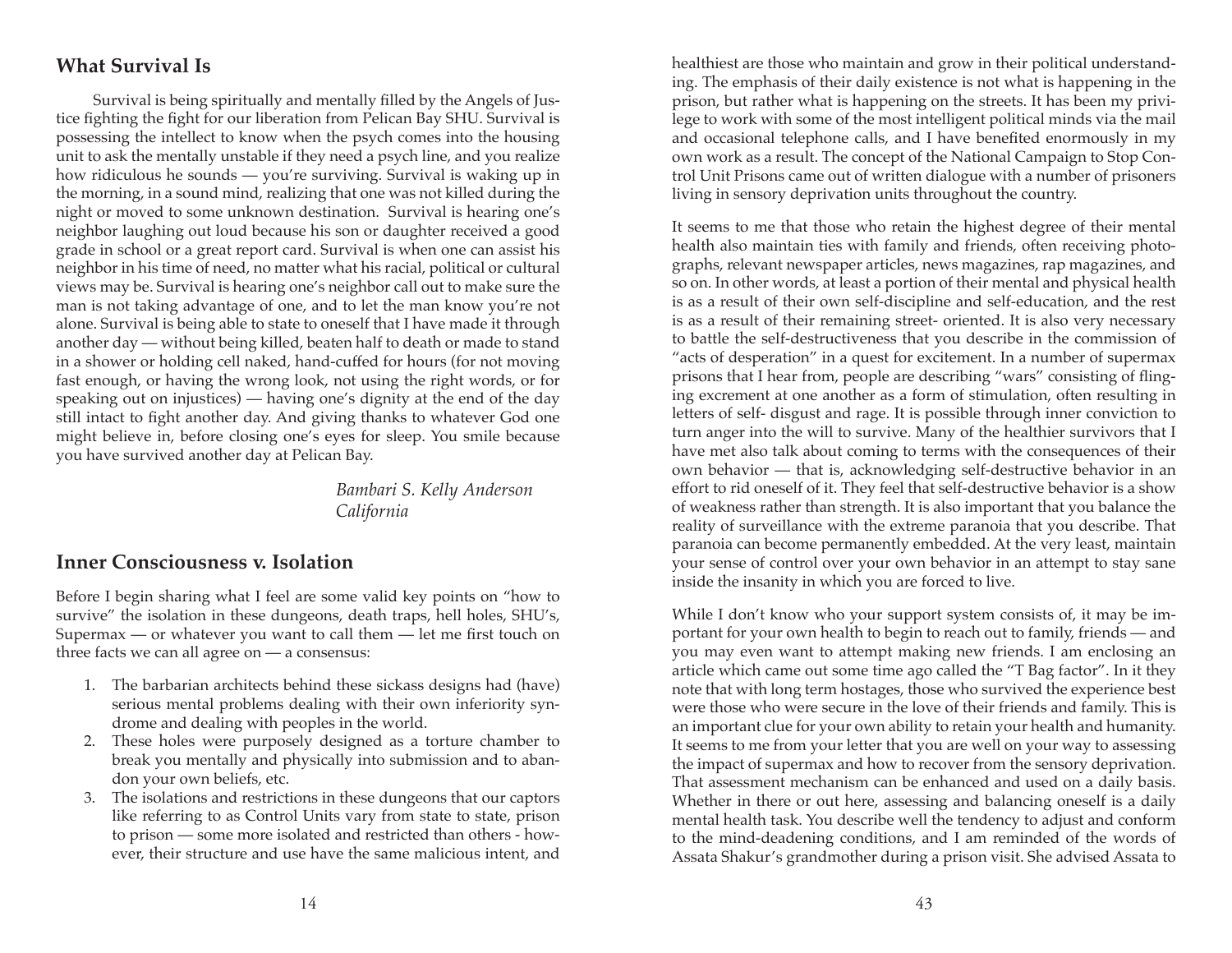that is to control your existence and way of thinking.

# **In Response to Ronald Epps**

I am hoping you don't mind my presumption in writing to you. Cathy Brennan took the liberty of sharing your letter with me out of a deep concern for your well being. While there is little any of us can do in terms of gaining your release from the isolation of the supermax, perhaps we can assist in helping you endure and gain strength. I am going to speak candidly - and from years of experience in counseling those in isolation units (via the phone) and those who have returned to the streets. I claim no great victories because it is true that the damage that can sometimes occur is severe. While no one escapes long periods of isolation unscathed, some do come out healthier than others - and it is the mental and physical health techniques of those people that I would like to share with you.

Your reaction to the hug of a fellow prisoner upon your last release was one I have seen before. I have also reached out to hug someone as a welcome and felt them flinch from the contact. And you are correct in your assessment that the entire purpose of isolation units is to break human beings down, in essence to make them useless. There are also other uses to supermax isolation, obviously political ones such as using it as a management tool to keep prisoners (especially the young ones coming in such numbers) from getting organized. From a Corrections point of view, it is also a way to maintain the safety of personnel, and it is less expensive to run a supermax than a prison with general population. As for the "public", most folks don't seem to care what Corrections does as long as "criminals" are kept away from the streets. Although this is most certainly a form of genocide, most people do not understand the political uses of prisons in that way. Knowing this doesn't help your situation any, but it is important for you to hold onto the political nature of what is happening to you and hundreds of thousands of others across the country.

You write that one of the impacts of your social dislocation is that you have not sought out or encouraged any contacts on the street — either family or friends. Reading that reminded me of one person I know who has been in New Jersey State Prison's Management Control Unit for almost eleven years. While the purposes of a control unit vs. a supermax are different, the conditions are often the same. Through a great sense of self discipline, he has consistently reached out to people on the streets resulting in a comparatively active "social" life via the mail and his occasional telephone calls. He, along with the healthiest survivors I know, maintains a strict daily regimen including hours of physical exercises, spending a specific portion of each day reading and studying political and Afrocentric materials, and then another portion of the day writing to outside people and publications. It has been my observation that those who remain the

This brings me to another very important point that I would like to paraphrase from Carter G. Woodson:

> If you control a man's thinking, you do not have to worry about his action. When you determine what a man shall think, you do not have to concern yourself about that he will do. If you make a man feel that he is inferior, you do not have to compel him to accept an inferior status for he will seek it himself. If you make a man think that he is justly an outcast, you do not have to order him to the backdoor. He will go without being told; and if there is no back door, his very nature will demand one...

You recall the old adage — cliché: don't let time do you, you do the time. There is great truth in that above cliché.

I have now been in prison 20 years and 18 of them have been spent in various SHU's (holes) - from D.V.I. Folsom State Prison, San Quentin (briefly), then to the new more high tech isolation chambers at Corcoran State Prison and now Pelican Bay State Prison. I have now been here since 1990.

I have many years of experience in these hell holes and have witnessed a great deal in terms of seeing individuals giving up their inner strength and beliefs because in their minds they could no longer deal with the mental torture, isolation, the materialistic restrictions, etc.

These individuals gave up and broke themselves because they were missing the key essentials to their inner consciousness that give them the power to survive isolation.

I have been asked over the years: "How have you been able to survive all this and still be mentally intact?" My answers are very simple:

- 1. I know who I am and where I am going.
- 2. I don't let time do me, I do the time.
- 3. My mind and thinking are far beyond prison walls.

Only my body is being held captive. To put it more plainly, 95% of time daily is spent writing and thinking outside of prison.

Now I would like to share with those who are new to this or/and those who have not yet developed the inner consciousness that give them the power to survive — here are my pointers on how to survive and use isola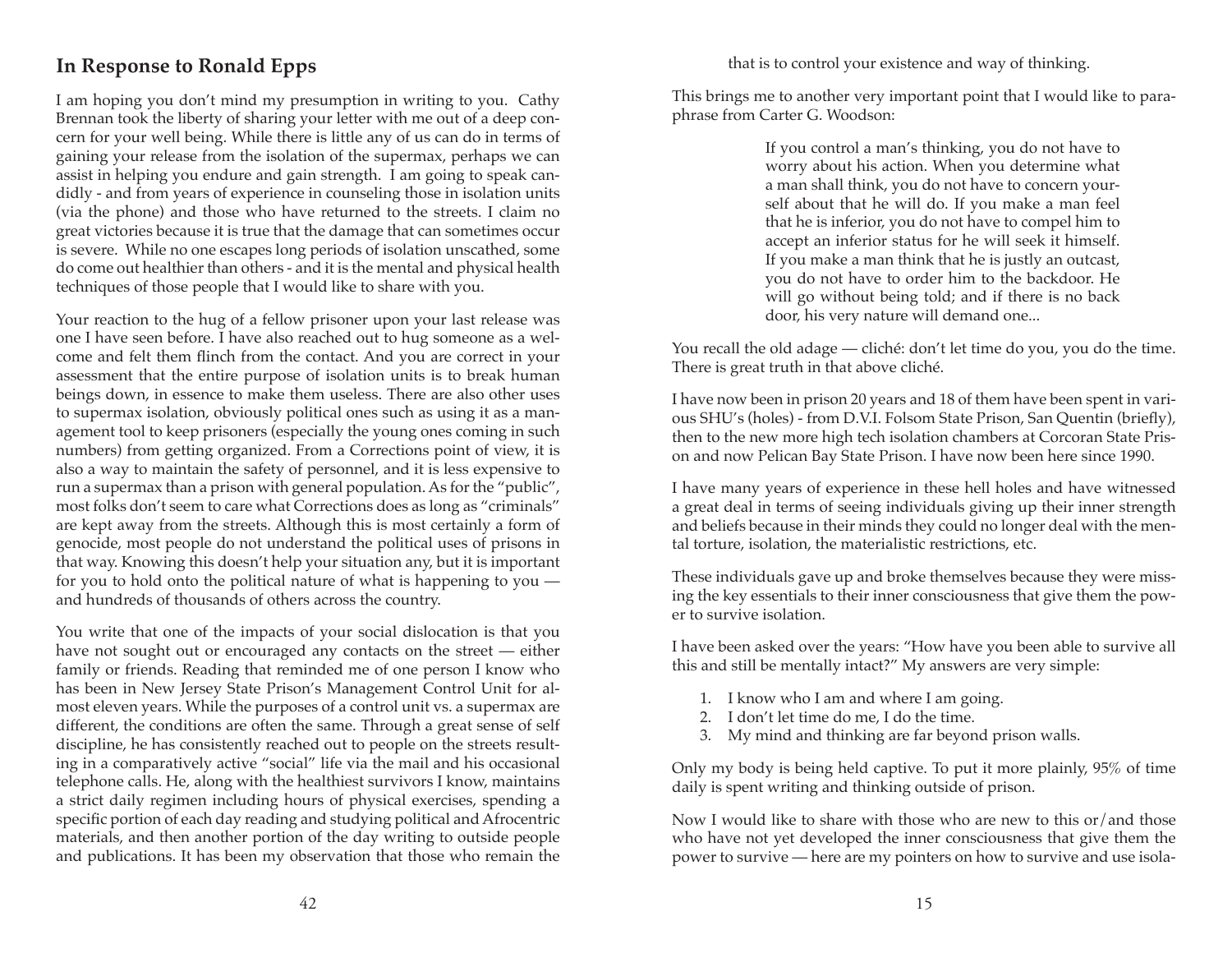tion to your advantage:

- 1. Regrowth begin with studying your history, culture and yourself.
- 2. Make a real commitment to your inner consciousness.
- 3. Think of ways you can make positive contributions to our peoples in the communities.
- 4. Write letters with your ideas and input to unify yourselves with the young and old. Send your letters to family members, friends, churches, publications, progressive newspapers, radio deejays, artists, college students on campus, lawyers, etc., etc. Keep writing, don't stop. You may not get responses from every one you write to, but you will get some. In them some may be referrals to our peoples, or they may like your ideas and be willing to help you get it going.

Constantly writing these letters re-inforces your inner consciousness to solidify your internal change beyond mere words. Your focus is no longer your immediate isolation, therefore your thinking is not controlled.

Knowing you are from your history and culture gives you self pride and respect. But you must take this to another level in reaching to the outside with a positive mission.

This is the power to survive these hell holes, because your ability to know who you are as a people and your ability in thinking outside the walls take away these barbarians' control over your existence and your mind.

Like I said, many of these individuals I have seen give up or/and break themselves knew their history and were very politically conscious and had many applicable valid ideas to revitalize our communities. Their biggest problems was they never took the conversation and ideas outside of the isolated areas. They made absolutely no attempt to make contact with the outside. Soon they became bored with hearing only themselves, and those around them began to view them as good conversationalists with no actions behind their words. Their thinking stayed contained within the isolated walls and soon isolation consumed them.

The pointers I have shared with those reading this document have worked for me well, have kept me focused and, most importantly, they have kept me real and above prison.

> *Paul Redd California*

# **IV. THE COMMUNITY OUTSIDE**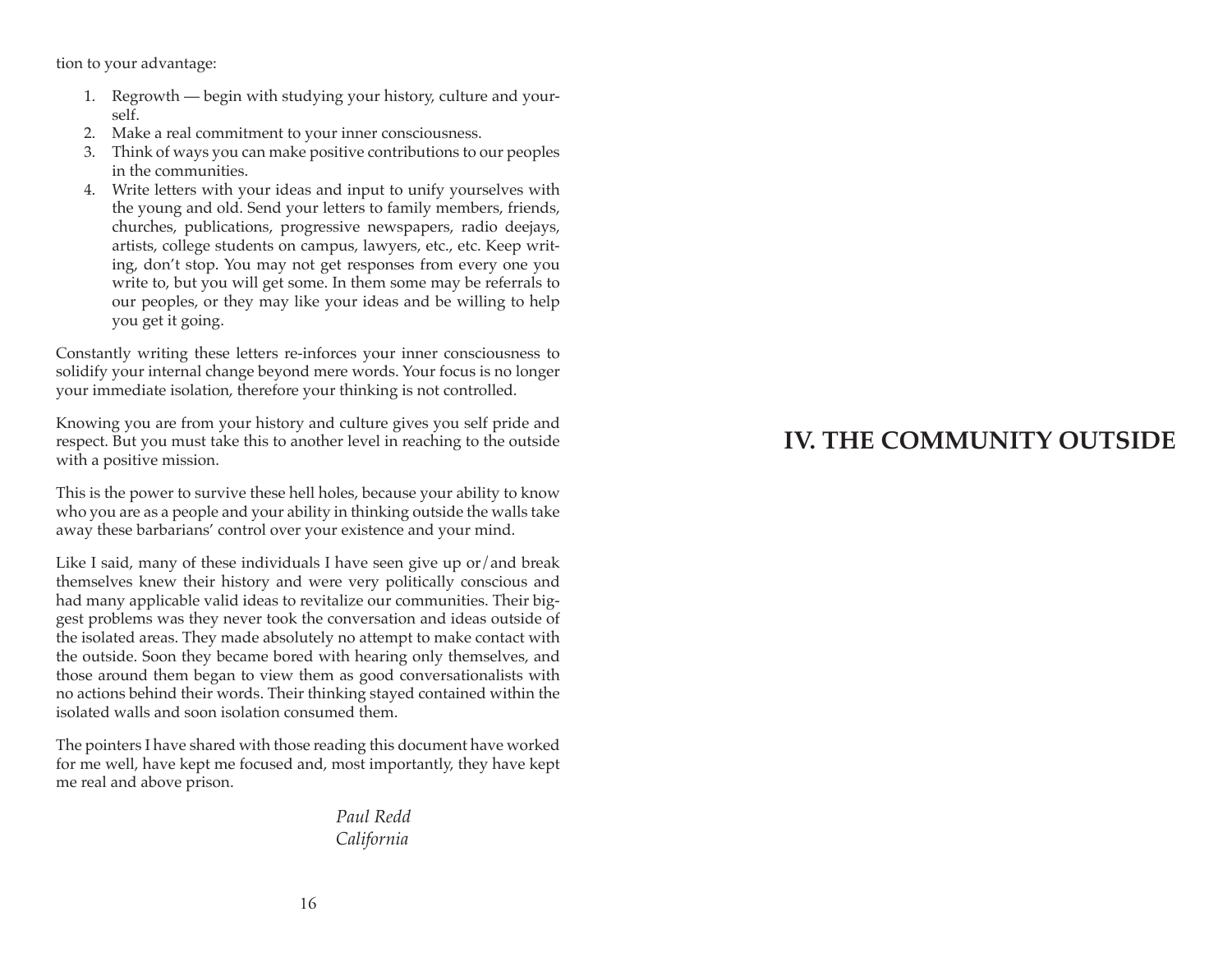solution to life. The remainder of my two years in solitary must result in a clear-cut plan whereby I could go forth and be a force in the world. I could not take any halfway measures….

I had called loudly for the sword and mentally listed those whom I desired to kill when I was free. Was this really the universal method which should be used? I would read the Sermon on the Mount again. When a child I had been frightened by hell fire into proclaiming a change of life. Now I spent months making a decision; there was no sudden change. I had all the time in the world and no one could talk to me or influence me. I was deciding this idea for myself. Gradually I came to gain a glimpse of what Jesus meant when He said, "The Kingdom of God is Within You." In my heart now after six months I could love everybody in the world but the warden, but if I did not love him then the Sermon on the Mount meant nothing at all. I really saw this and felt it in my heart, but I was too stubborn to admit it in my mind. One day I was walking back and forth in my cell when, in turning, my head hit the wall. Then the thought came to me: "Here I am locked up in a cell. The warden was never locked up in any cell and he never had a chance to know what Jesus meant. Neither did I until yesterday. So I must not blame him. I must love him." Now the whole thing was clear. The Kingdom of God must be in everyone: in the deputy, the warden, in the rat and the pervert – and now I came to know it — in myself. I read and reread the Sermon on the Mount: the fifth, sixth and seventh chapter of Matthew thus became a living thing to me. I tried to take every sentence and apply it to my present problems. The warden had said that he did not understand political prisoners. He and the deputy, in plain words, did not know any better; they had put on the false face of sternness and tyranny because this was the only method which they knew. It was my job to teach them another method: that of goodwill overcoming their evil intention, or rather habits. The opposite of the Sermon on the Mount was what the whole world has been practicing in prisons and out of prison; and hate piled on hate has brought hate and revenge. It was plain that this system did not work.

> *Ammon Hennacy Georgia*

## **Focus on Surviving! Not Dying!**

Yes! Some prison officials are in prisons, doing some very wrong things to people. But we must not! respond with actions! that will open avenues for these same prison officials, to have justified reasons to escalate their wrongs directed at us, to a level of critical wrong doine, and fatal wrong doing. That's what they want to do. Therefore, they are constantly! applying constant effort! to create Attica type situations. So they can kill people on a massive level. And say, it was done in response to the wrongs of the people.

#### **Diplomacy!**

Is a means of survival, it don't mean your scared.

#### **Survival!**

Should be our main focus.

### **Yes!**

Some of us are done very bad here. Very, very, bad. But focus on surviving these wrongs. By means of your Intelligence, discipline, and your diplomacy. This is not the 50's, it is not the 60's, the 70's, nor the 80's. We are almost at the thousands. We are within the age of diplomacy and litigation. Therefore! we are obligated to our efforts! to survive. It's not being a coward! It's not living in fear! It's survival.

#### **Yes!**

We have to accept things we don't like. Even certain amounts of disrespect will have to be tolerated. Each individual has to judge for themselves, what is acceptable. And what is not! acceptable. Let your wisdom, your discipline and your intelligence, guide your actions and responds. Not! your anger, your hostility, or your dislikeful feelings, for the wrong things they do to you.

### **Yes!**

Many of us are being done wrong. Some! are being done worst! Than others. But always focus on your main objective. And your main objective whenever in situations as this should be survival! For those that cannot get out. Your victory can be survival today! With hopes of getting to better prison environments tomorrow. Or surviving this moment of adversity, to experience another moment of happiness. Happiness comes and goes with moments, not decades. But never give up! my precious love ones, never ever give up! And hurl yourselves into the flames. Just because the going gets tough. Stand tall! And focus on surviving! Not dying.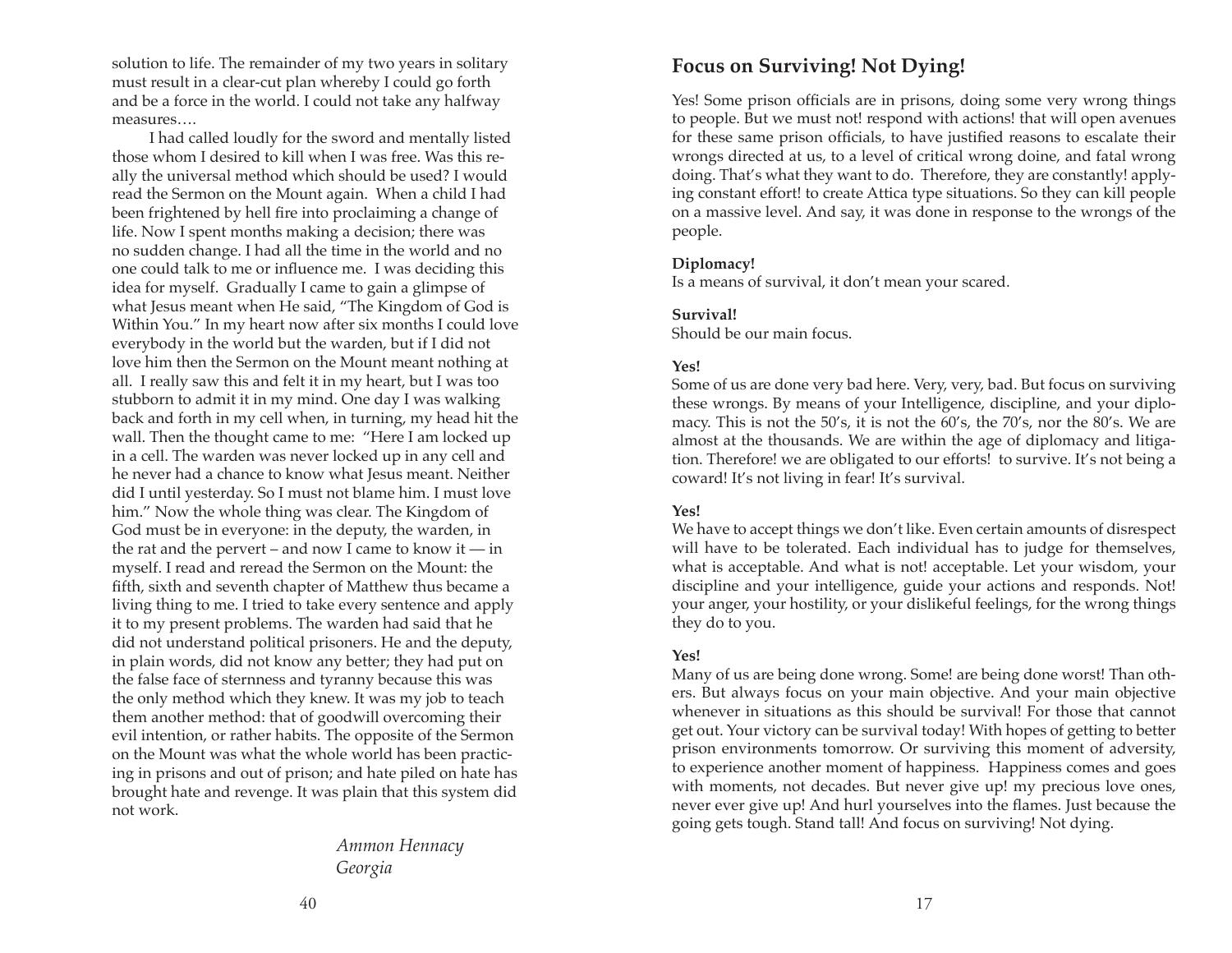P.S. Recently I've just completed 16-straight years of being in S.H.U. (On August 8, 1997, Mr. Swon went to the main population.)

> *James H. Swon California*

## **Things a SHU Prisoner Should Know**

The purpose of the California Department of "Corrections" SHU program is to reduce prisoners to a state of submission essential for their ideological conversion. That failing, the next objective is to reduce them to a state of psychological incompetence sufficient to neutralize them as efficient, self-directing antagonists. That failing, the only alternative is to destroy them, preferably by making them desperate enough to destroy themselves.

#### **Recovery from the SHU experience:**

In a situation removed from the reinforcing pressures of the SHU program, the ex-detainees should be encouraged to think for themselves, so that they are once again in charge of their own volition and their own decision-making.

The primary purpose of the SHU program is mentacide - which can be defined as consisting of any organized system of psychological intervention in which the perpetrator injects his own thoughts and words into the minds and mouths of the victims. By assaulting ego strengths, culture shock is deliberately created, with isolation, alienation, and intimidation, and the victim becomes increasingly vulnerable to the implantation of ideas or the suggestion of behavior that would ordinarily be rejected as unacceptable or abnormal. Mentacide consists of four major components:

- 1. Behavior control
- 2. Thought control
- 3. Emotional control
- 4. Information control

Prisoners who survive the SHU program should be told first that s/ he was, is, in a trap — a situation where s/he was psychologically disabled and couldn't get out. Second s/he should be shown s/he didn't originally choose to enter a trap. Third, it should be pointed out that other prisoners were in similar traps. Fourth, tell the prisoners that it is possible to get out of the trap through restoring their will power and sense of self.

tough, but then I could press harder. If I cut my wrist at midnight I could be dead by morning. I thought I ought to write a note to Selma and to my mother and I couldn't see to do it until morning. Well, I had waited that long, I could wait a day longer.

3. Hennacy survives. He sings, reads, and thinks about love and purpose.

The sun shone brightly in my cell the next morning for the first time in weeks. I crouched again by the door and saw Berkman's bald head.

Tears came into my eyes and I felt ashamed of myself for my cowardly idea of suicide Just because I had a few reverses. Here was Berkman who had passed through much more than 1 would ever have to endure if I stayed two more years in solitary. How was the world to know more about the continued torture of Popoff and others if I gave up? The last two verses of the I.W.W. Prison Song now had a real meaning to me as I sang them again. 1 was through with despair. I wanted to live to make the world better. Just because more prisoners, and for all that, most people on the outside, did not understand and know what solitary meant was all the more reason why 1 should be strong. I sang cheerfully:

*"By all the graves of Labor s dead, By Labor's deathless/lag of red, We make a solemn vow to you, We 'II keep the faith, we will be true. For freedom laughs at prison bars, Her voice reaches to the stars; Proclaiming with the tempest's breath A cause beyond the reach of death. "* 

I had now read [the Bible] through four times and read the New Testament many times and the Sermon on the Mount scores of times. I had made up games with pages and chapters and names of characters in the Bible to pass away the time. I had memorized certain chapters that I liked. As I read of Isaiah, Ezekiel, Micah and others of the prophets and of Jesus, I could see that they had opposed tyranny. I had also spent many days reviewing all of the historical knowledge that I could remember and in trying to think through a philosophy of life. I had passed through the idea of killing myself. This was an escape, not any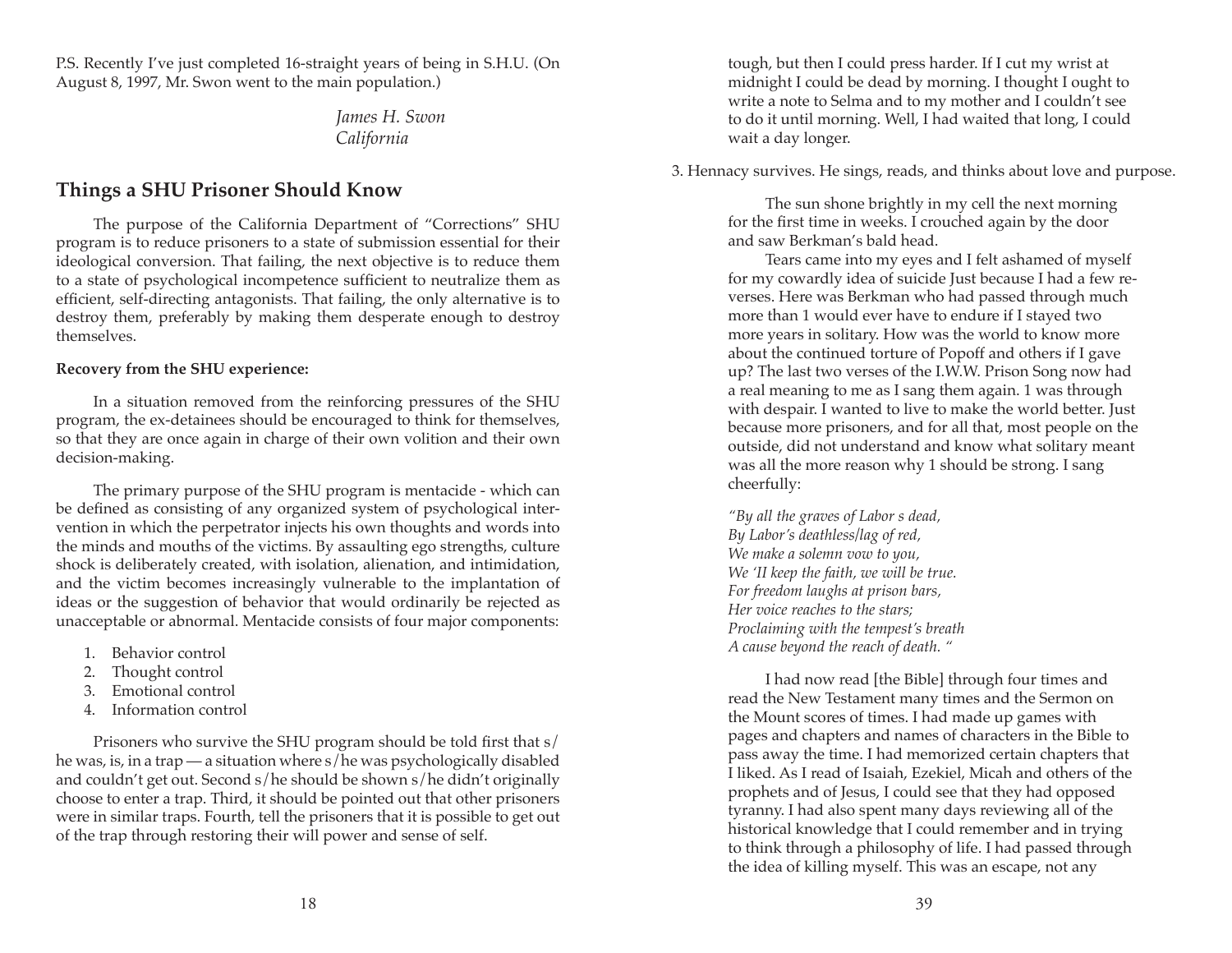## **Long Ago, But Not So Far Away**

Ammon Hennacy was put in solitary. The year was 1918. He wrote about his experiences:

1. Warden Zerbst offered to let Hennacy out of solitary if he would snitch.

> In about five minutes he returned, saying: "I forgot to ask you something, Hennacy. I'll leave you out tomorrow just the same."

"What is on your mind?" I asked.

"Have you been sneaking letters out of this prison?" he asked in an angry tone.

"Sure," I replied, smiling.

"Who is doing it for you?" he demanded.

"A friend of mine," I answered.

"What is his name?" was the query.

"That is for you and your guards and stool pigeons to find out. I won't tell you, for I want to get some more letters out concerning the evil things that go on," I replied good naturedly. He stormed around my cell, somewhat taken back by the fact that I had not lied or given in.

"You'll stay in here all your good time and get another year, you stubborn fool," he said as he left.

It was not for many years that I knew I had used the method of moral jiu jitsu as advised by Ghandi. If you don't give your enemy a hold he can't throw you. Never be on the defensive; always answer quickly and keep the enemy on the run. He is used to trickery and is put off his guard by an honest and courageous opponent whom he cannot scare or bribe...

(But) the world needs a Samson to pull down their whole structure of lies.

2. Hennacy hears the groans of the prisoner in the cell next to him.

This man is being tortured to the point of madness. Hennacy thinks of suicide.

> How soon would I be strung to the bars? How long could a fellow stand such treatment?

As soon as it was dark I sharpened my spoon again and tried it gently on my wrist. The skin seemed to be quite

It is a fact that mentacide renders its victims virtually unresponsible for "their" actions or beliefs. The process whereby the victim is "psychologically incarcerated" in the oppressive SHU system is a subtle, but powerful force over which the victim/prisoner has little or no control, and therefore the victims need not feel either guilt or shame because of abnormal experiences, thus resulting in abnormal behavior.

Victims of the SHU program would need to relearn how to relate to others, restore a positive self-concept and self-esteem, how to think and make healthy decisions. Prisoners who have suffered from the SHU should be told that the strength to move obstacles begins in our minds.

> *Troy Thomas California*

## **Contact**

As for doing time in the Control Unit, my suggestions are to establish and maintain contact with activists out there; use the time productively, by studying law, theology; reading; exercising and working to improve your mind and body.

Maintaining outside contacts is very important - without such contacts, the prisoncrats will abuse prisoners, knowing they don't have anyone to answer to. Unity is also important since prisoners are often pitted against others, by design. It's a bad environment, both mentally and physically, so you need to set a program for yourself to try and maintain any form of sanity. Long term isolation causes Post-traumatic Stress Disorder (PTSD) as well, so those in contact with prisoners should always work to keep them in touch with reality. I know for years I was in the Us v. Them mode, where it was the feeling you're at war, which in reality you are, since the whole purpose of the control unit is to break your spirit - but you have to keep a semblance of future goals in mind too, or you can selfdestruct. It's important for everyone out there to send as much literature as possible, and try to establish one-on-one contact with those in the control units. Outside support should be a priority, as well as an emergency response network for crises.

> *John W. Perotti Ohio*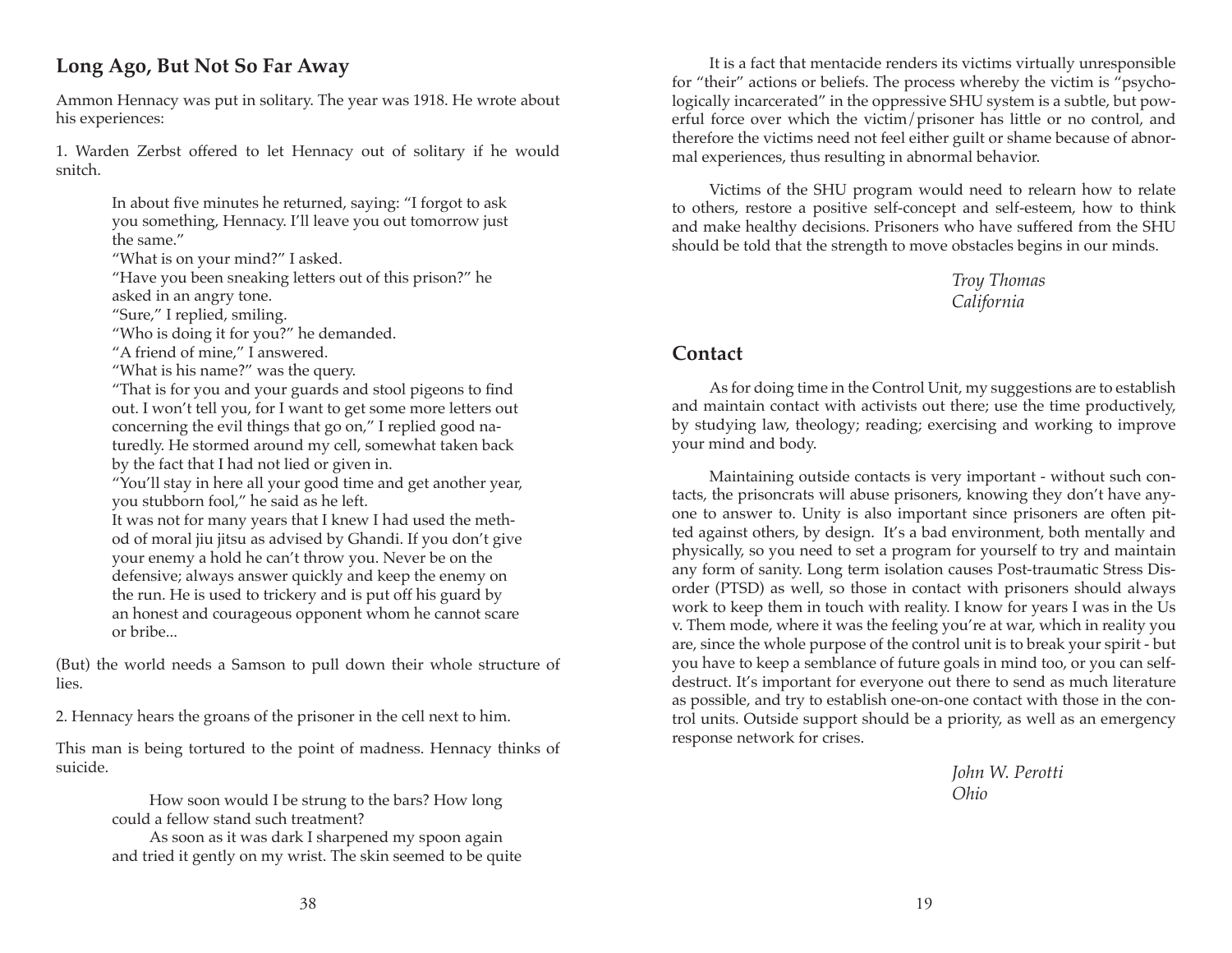## **A Revolutionary Statement on Survival**

I was asked by a friend, what is the difference for someone who maintains strength and others who often cave in?

My response was simple: "I use history as my guide." Afrikans have a "historical obligation" and duty to carry on the legacy and struggle of our ancestors. The terms upon which we exist here have always been that of a slave in service of the master.

The entire fabric of Amerikan society is riddled with racism and enforced via its institutions which ensure that Afrikans/Blacks will not succeed or be given an opportunity to carve out a meaningful existence or make an honest living by which to support one's family unless one is willing to part with his/her cultural identity and awareness.

To be revolutionary calls for the ability to practice revolution as a re ligion - meaning you must study it to understand its principles, just as you would your Bible or Koran, etc. You must dig deep down within your self and remove any impurities instilled by a diseased society. Just as you would when asking God to forgive your sins, one must be equally com mitted to destroying within oneself all the vestiges of that society which he/she desires to change. This means eliminating the values of the ruling class of that society and the petty aspirations of wanting to be like that class. If an individual was a liar and a cheat prior to embracing the revo lutionary ideal, then a deep critical self-examination would be in order so as to purge all vestiges of that lie and cheat. Because to be revolutionary is to be as good as your word! This process does not and cannot occur over night. Thus before any real transformation can occur, the struggle must be waged and won with oneself!

Control units exist with their sole purpose being to crush the revolu tionary spirit embodied within certain prisoners of consciousness aimed at crushing their resistance to fascist control and inevitably making them a tool of reaction for the state. The ideas of the state are embodied within the functions of the prison regime. The state is able to continue executing its political agenda through the prison regime by convincing the public through its vast propaganda network (the media) and intrigue, that con trol units are designed to preclude the consolidated functioning of some of the most violent prison gangs, with little public resistance to this overt display of fascism. The state is allowed full latitude in exercising its au thority in crushing political dissent.

Sure these units contain prisoners who are anything but revolution ary or politically conscious, but then again how else is the state to accom -

# **III. PAST TIMES**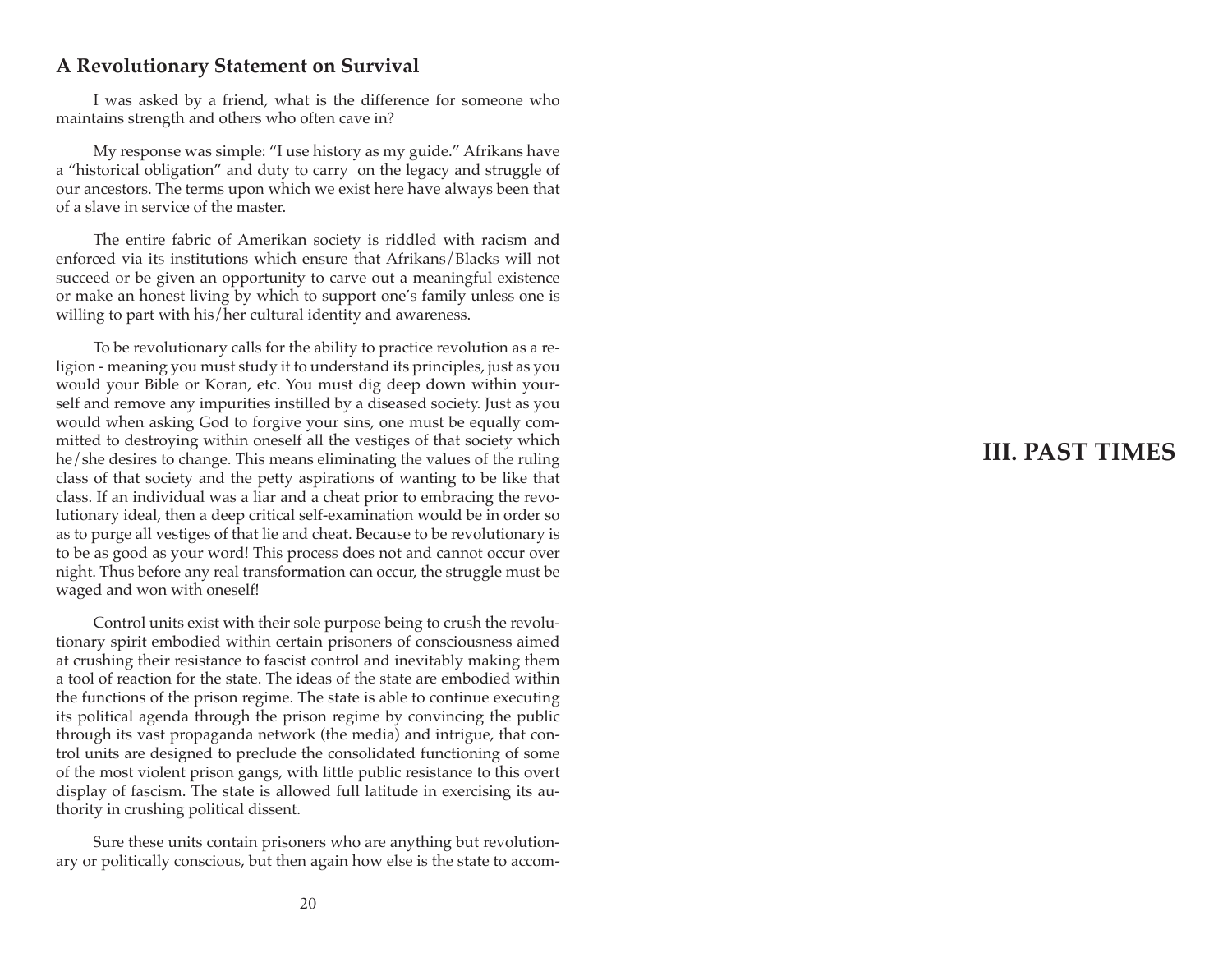- 7. Remember that during time in prison it is not where you are but who you are, because time is time.
- 8. Seek to study your captors so as to avail yourself of any and all opportunities to disarm them.

I cannot hope these 8 strategies will be successful for all prisoners in all situations. Only the test to survive the SHU will determine who is able to transcend the torture.

## *Walter Daily California*

## **Love**

At the Attica Remembrance event, September 6, 1997, Geronimo Ji Jaga told us: "I survived because of the spirit there .... I survived because of the love there."

> *Women's Building San Francisco*

# **Clear Sight**

Hopefully the day will come that my freedom is finally returned. There's so many things I think I'll be able to give back to the community from which I came. Pelican Bay, for all the underhanded and cruel things that's being done there, one good thing is I now understand and see so many things, mainly life, very clearly.

> *Johnny Barnes California*

plish its objectives without reactionary tools to fuel its motor? Here in California the political prisoner/prisoner-ofwar class exists alongside perhaps the largest reactionary prisoner class in the nation who willingly offers itself as tools for the state — aiding it in its fascist political objective of discouraging political dissent and wholesale murder under the guise of "rival gang" warfare fighting to survive to control the prison.

To survive a control unit, one must have grasped the understanding that struggle is a lifelong commitment, that it embodies all kinds of consequences none of which should deter one from continuing on. One must have grasped the principles of the revolutionary and be willing to die for those principles, — principles that are not swayed by the promise of some petty prison privilege or the assurance of leniency because the cave-in or surrender will not halt the fascist machine from moving forward with its objectives of total authoritarian rule.

Professor W.E.B. DuBois recognized this when he wrote nearly 45 years ago. He said that Amerika would eventually and inevitably come to a basic decision — either it would move toward worker self-management, anti-racism and a new democratic state apparatus, or it would lapse into authoritarian, racial barbarism and militarization of the work force and a descent into military fascism.

Comrade George echoed this powerful sentiment when he issued the call for us to:

> Settle your quarrels. Come together. Understand the reality of our situation. Understand that fascism is already here, that people are already dying who could be saved, that generations more will die or live poor butchered half-lives as we do now if you fail to act.

Amerika has proven consistently that it is an enemy of the Afrikans, who mobilizes as we speak to deliver her final blow of death, destruction and total fascist rule. Control units are but a consequence of those who resist us, to deter those who dare to think about it. Therefore, using history as your guide, you will find the strength is already there.

> *Sondai Kamdibe California*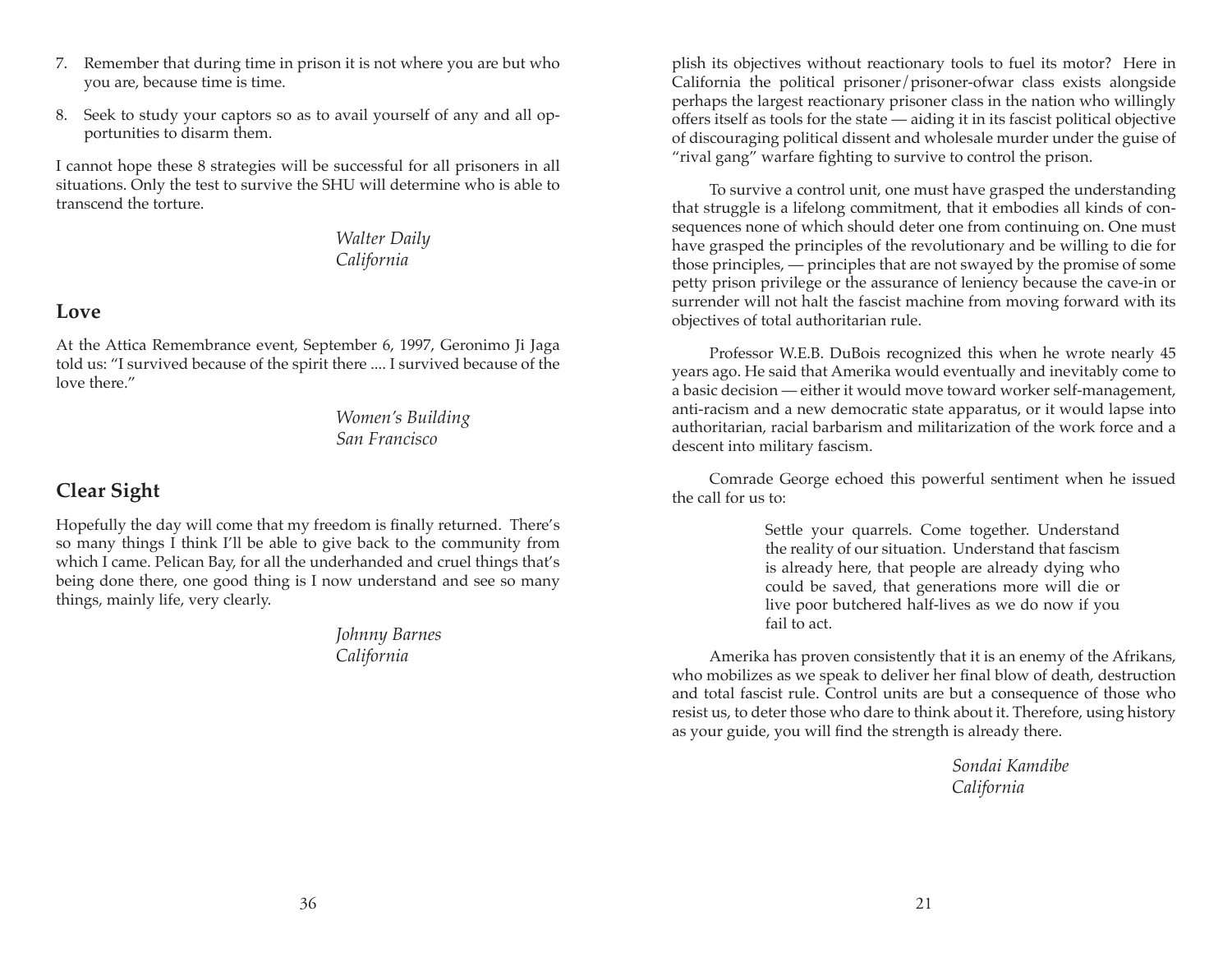# **Mapping Out Survival**

Survival implies discipline which is the habit of instant and automatic obedience to one's will. It is the human basis or response on which effective control and survival rests. Good plans minus discipline equals failure. And failure in executing plans destroys survival. In understanding strategies to be used for survival, one must survey his/her situation and determine what has been done or what has not, and what should be done.

Observation: Little that is worthwhile is accomplished without discipline. Discipline is a learned process, which we must have for survival. There must be something to drive us to move beyond the limiting expectations of loser, that something is motivation. Many men, women, P.P./P.O.W.'s have many worries while in lock down (control units) which causes much stress. Sometimes this stress leads to suicide, drug addiction, and actively fights against discipline. Therefore it is important that those of us locked down in control units discipline ourselves for survival.

Health: Mental and physical health are key factors in survival. Study is very important in survival. We must read books, newspapers, magazines, etc. "Information is Power!"

Communicate regularly with family, friends, comrades, organizations in society as often as possible.

Exercise at least four times a week: push ups, jumping jacks, squats, toe touches, dips, knees to the chest, arm rotations, sit ups, etc. The numbers of how many to do in a set, and how many sets is up to you. (45) minutes of constant working is good.

Stretching before you exercise is very important. Yoga is the best way to stretch.

Breathing: Deep breathing three or four times a day is rejuvenating.

Walking and Running: If space is available, or running in place for (30) minutes is good.

Self Defense: Learning some form of self defense, boxing, karate, judo, etc. are most important to protect oneself.

Diet: Vegetarian diets are very important for survival in control units (lock downs), because of the lack of properly cooked foods. Strokes, peptic ulcers, diabetes, hypertension, salmonellosis, stomach cancer, colon cancer, kidney disease, hemorrhoids; are all illnesses that can be produced from a lack of proper dieting. Remember, medical care isn't worthwhile depend-

| <b>General Method</b>           | <b>Effect (Purposes)</b>                                                                                                                            | Variants                                                                                                                                    |
|---------------------------------|-----------------------------------------------------------------------------------------------------------------------------------------------------|---------------------------------------------------------------------------------------------------------------------------------------------|
| 6. Demonstrating<br>omnipotence | Suggests futility of<br>resistance.                                                                                                                 | Confrontation, pre-<br>tending cooperation<br>taken for granted,<br>demonstrating com-<br>plete control over<br>victim's fate.              |
| 7. Degradation                  | Makes cost of resis-<br>tance appear more<br>damaging to self-<br>esteem than capitula-<br>tion. Reduce prisoners<br>to "animal level"<br>concerns. | Personal hygiene pre-<br>vented. Filthy, infested<br>surroundings. De-<br>meaning punishment,<br>insults and taunts,<br>denials of privacy. |
| 8. Enforcing trivial<br>demands | Develops habit of<br>compliance.                                                                                                                    | Forced writing, en-<br>forcement of minute<br>rules.                                                                                        |

This introduction has served as a diagnosis of the problem from an historical perspective as well as analytical. It is important that our readers comprehend that "SHU Strategies Toward Survival" are solutions and Ways and Means to counter this attack.

#### **"SHU Survival Strategies"**

- 1. Maintain as much communication with as many people in society as possible.
- 2. Seek to read as many different publications as possible on as many different subjects as possible in order to have a consistent flow of information.
- 3. Create an environment of cooperation between yourself and the other prisoners around you in order to develop community and "Unity of Purpose."
- 4. Develop an exercise and study program which builds over time; that is, levels of progression.
- 5. Communicate as little as possible with staff.
- 6. Attempt to politicize other prisoners and encourage collective problem solving.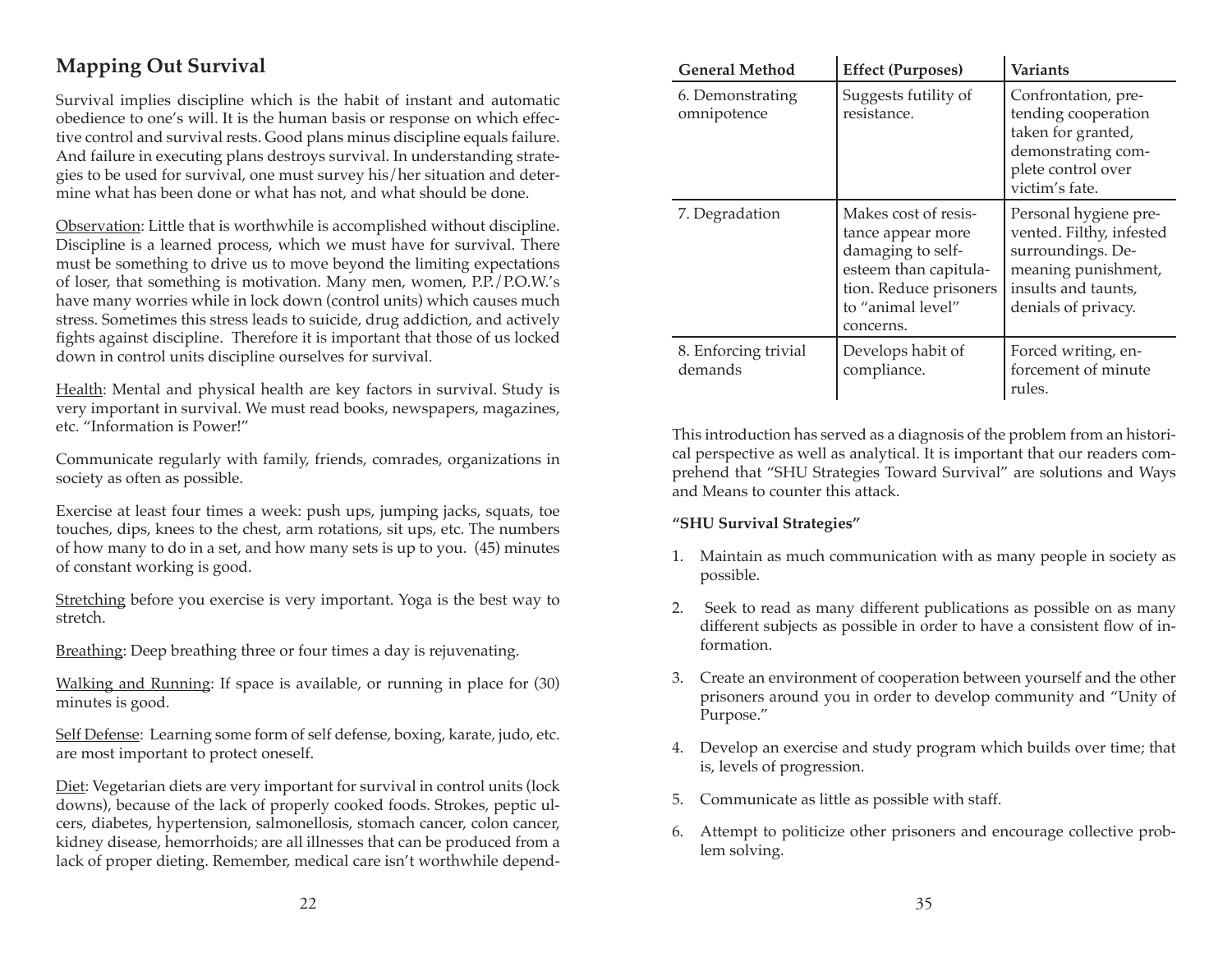### **Biderman's Chart on Penal Coercion**

*(Source: Amnesty International Report on Torture, 1983)* 

 $\mathbf{r}$ 

| <b>General Method</b>              | <b>Effect (Purposes)</b>                                                                                                                                                                                               | <b>Variants</b>                                                                                                                                                                             |
|------------------------------------|------------------------------------------------------------------------------------------------------------------------------------------------------------------------------------------------------------------------|---------------------------------------------------------------------------------------------------------------------------------------------------------------------------------------------|
| 1. Isolation                       | Deprive victims of all<br>social supports, of his<br>ability to resist. Devel-<br>ops an intense con-<br>cern with self. Makes<br>victim dependent<br>upon interrogator.                                               | Complete solitary<br>confinement, complete<br>isolation, semi-isola-<br>tion, group isolation.                                                                                              |
| 2. Monopolization of<br>perception | Fixes attention upon<br>immediate predica-<br>ment; fosters intro-<br>spection. Eliminates<br>stimuli competing<br>with those controlled<br>by captive. Frustrates<br>all actions not consis-<br>tent with compliance. | Physical isolation,<br>darkness or bright<br>light, barren environ-<br>ment, restricted move-<br>ment, monotonous<br>food.                                                                  |
| 3. Induced debility,<br>exhaustion | Weakens mental and<br>physical ability to<br>resist.                                                                                                                                                                   | Semi-starvation,<br>exposure, exploitation<br>of wounds, induced<br>illness, sleep depri-<br>vation, prolonged<br>constraint, prolonged<br>interrogation, forced<br>writing, over-exertion. |
| 4. Threats                         | Cultivates anxiety and<br>despair.                                                                                                                                                                                     | Threats of death,<br>threats of non-return,<br>threats of endless<br>interrogation.                                                                                                         |
| 5. Occasional indul-<br>gences     | Provides positive mo-<br>tivation for compli-<br>ance. Hinders adjust-<br>ment to deprivation.                                                                                                                         | Occasional favors,<br>fluctuations of at-<br>titudes, promises,<br>rewards for partial<br>compliance, tantaliz-<br>ing.                                                                     |

ing on in control units (lock down). A question was once asked: "What do the prisoncrats care about a few sick prisoners?"

### Daily Schedule:

| 5:00 AM  | Wake up and wash up                       |
|----------|-------------------------------------------|
| 6:30     | <b>Breakfast</b>                          |
| 8:00     | Yard/Exercise                             |
| 9:00     | Wash up/read                              |
| 11:30    | Lunch                                     |
| 12:00 PM | Wash clothes, cell, etc                   |
| 1:00     | Read/study/write, etc.                    |
| 2:00     | Hold class on unit on politics, history,  |
|          | economics, or general discussion on legal |
|          | endeavors.                                |
| 4:00     | Dinner                                    |
| 4:30     | Back to reading, writing, studying, etc.  |

Times of turning in for the night may differ. Survival depends on one to remove bad habits from one's activities. Seek truth and base one's life on it. Seek life giving and saving ideas. Work for "Success". Be productive, creative, and learn craft to keep the mind and body active.

Be security minded, avoid imbalances, which result from the taking away of some component necessary to mental stability. In order to restore from imbalance, the missing component must be restored or compensated for. Our brains were created to think right. Falsehood, which is untruth, injustice, or deception produces chemical imbalance in the brain. The proof that humanity is unbalanced is the absence of the three essentials of balance: Freedom, Justice, and Equality. This is due to the oppression and mistreatment of people by one another. But we are made to achieve balance.

Our survival strategy should be like a map. A plan from getting from where we are to where we want to go. Planning strategy is like planning a trip. Our tactics should be the specific things that we must do for survival, to help us get there. Petitions, pressure campaigns, etc. Progress reports, quality reports, assignments, and progress schedules are important for survival in monitoring oneself.

In dealing with the prisoncrats, remember they aren't here to make sure we are comfortable, so the less we deal with them the better off we are; to alleviate any hardships. Accept the worst, improve on the worst.

1. How to break the worry habit: "Keep busy".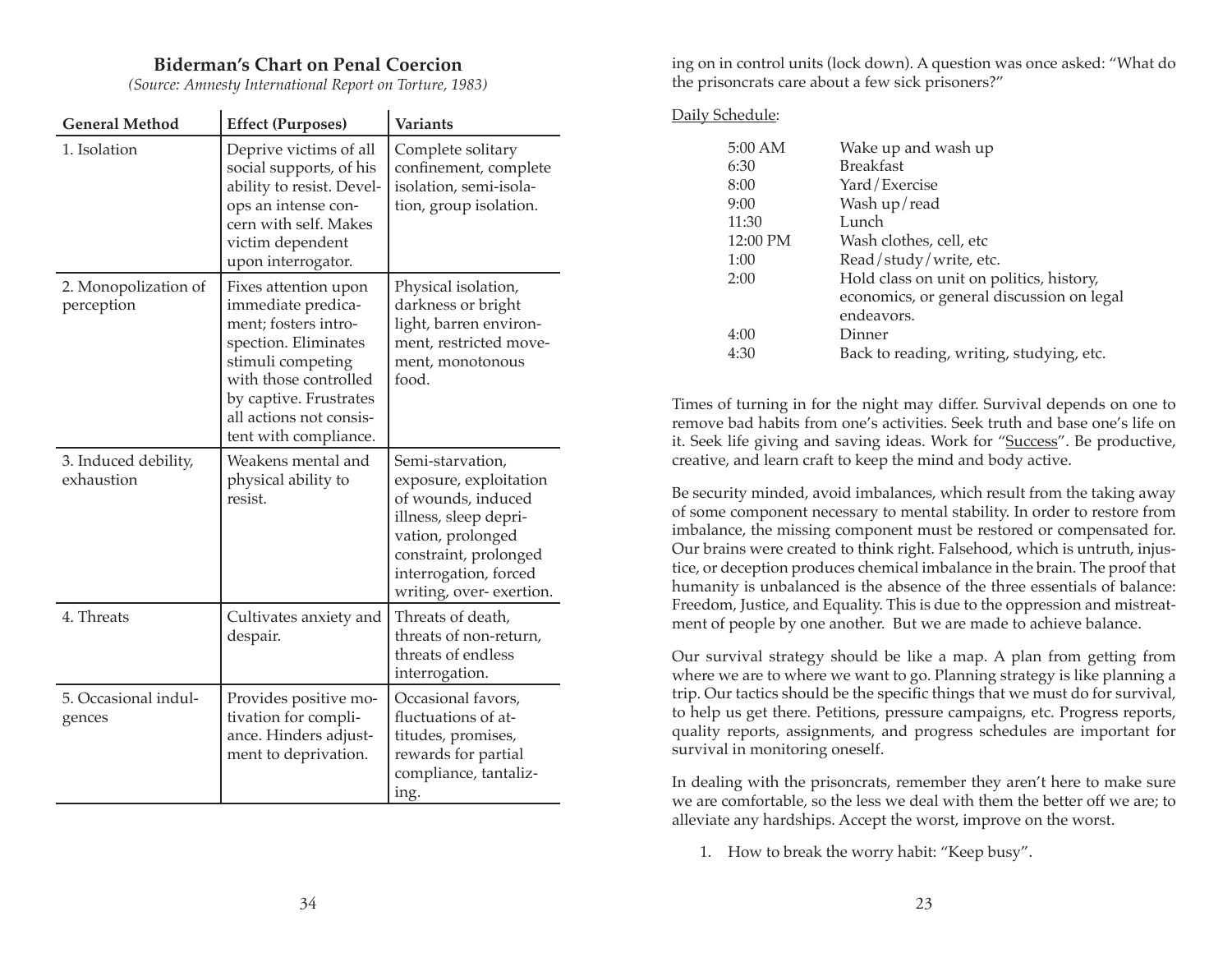- 2. Ways to cultivate a mental attitude, leading to peace and happiness. "Fill your mind with thought of peace courage, health and hope. Always keep aware of things around you".
- 3. To keep from worrying about criticism: remember unjust criticism is often a disguised compliment.
- 4. Ways to prevent fatigue and worry, keeping spirits high. "Rest before you get tired. When you face a problem, solve it, then and there, if you have the facts necessary to make a decision".
- 5. Good thoughts lead to wise actions.

Survival is the most important thing for every creature on the planet earth. Our survival in Control Units (lock down) on Administrative Custody is no different. Control Units were designed to destroy our survival instincts. We must not let this evil succeed. "Free all Political Prisoners; Prisoners of War; fight to stop the Injustice, and Shut them Down (Control Units)!"

> *LuQman Abdullah Hayes, Pennsylvania*

## **Active**

To keep mentally and physically healthy through a period of longterm isolation has been a challenge for myself as I know it has for others. I'm one of those rare persons who has beaten the million to one odds (at least to date) by doing one simple thing ... keeping myself extremely active, occupying the loads of free time with a daily crammed schedule. It all starts with a hour long exercise regiment which includes doing push-ups, jumping jacks, running in place, crunches, pull ups, chin ups, and stretching different muscle groups, yet the most unique way I have discovered to keep the upper body in shape, is by taking a pillow case and filling it with heavy books and/or tons of personal and legal documents (you know the kind which are stuffed in clasp envelopes) and then using the open end of the pillow case as a handle to lift the one-half to three-fourth filled bag four different ways. (Lifting with each arm, then both arms in the front of the body and behind, right above the shoulder blades). In all exercise is very important in a forced sedentary lifestyle, that to linger in a bunk all day long only results in health problems such as irregular heartbeats, hypertension, depressed immune system and atrophy of muscles which even I have been effected by after six years of isolation. The next thing I do is write. What I mean by this is drafting up articles/essays and now and then a poem mostly for the small press to counter-attack the hysteria dished-out against the prisoner class. This includes telling about the conditions within America's dungeon and the impracticalities of the criminal

in the evening we can see it before we're locked in. Every time I look at it I think of all those in the control units who are robbed of this incredible experience.

> *Laura Whitehorn California*

## **Goals & Methods of Control Units - Eight Survival Strategies**

Introduction: Security Housing Units or Control Units are generally based on the "Stammhein Model" perfected by West Germany during the early 1970's. The purpose was unabashedly political, as is demonstrated in the U.S. Bureau of Prisons official criteria for incarceration: "(A) prisoner's past or present affiliation, association or membership in an organization which attempts to disrupt or overthrow the government of the U.S. or whose published ideology includes advocating law violations in order to free prisoners."

The object was to invoke in prisoners a sense of being totally at the mercy of and dependent upon their keepers. In the polite language of the John Howard Association: "Through a year or more of sensory and psychological deprivation, prisoners are stripped of their individual identities in order that compliant behavior patterns can be implanted, a process of mortification and depersonalization."

The techniques involved have been described by Amnesty International in the chart given below. As early as 1962, Dr. Edgar Schein described the methodology at issue rather more straight-forwardly in an address to all federal maximum security prison wardens in Washington D.C.: "In order to produce marked changes in behavior, it is necessary to weaken, undermine, or remove supports for old attitudes. I would like you to think of brainwashing not in terms of ... ethics and morals, but in terms of the deliberate changing of human behavior by a group of men who have relatively complete control over the environment in which the captives live ... [These changes can be induced by] isolation, sensory deprivation, segregation of leaders, spying, tricking men into signing written statements which are then shown to others, placing individuals whose will power has been severely weakened into a living situation with others more advanced in thought reform, character invalidation, humiliation, sleeplessness, rewarding subservience, and fear."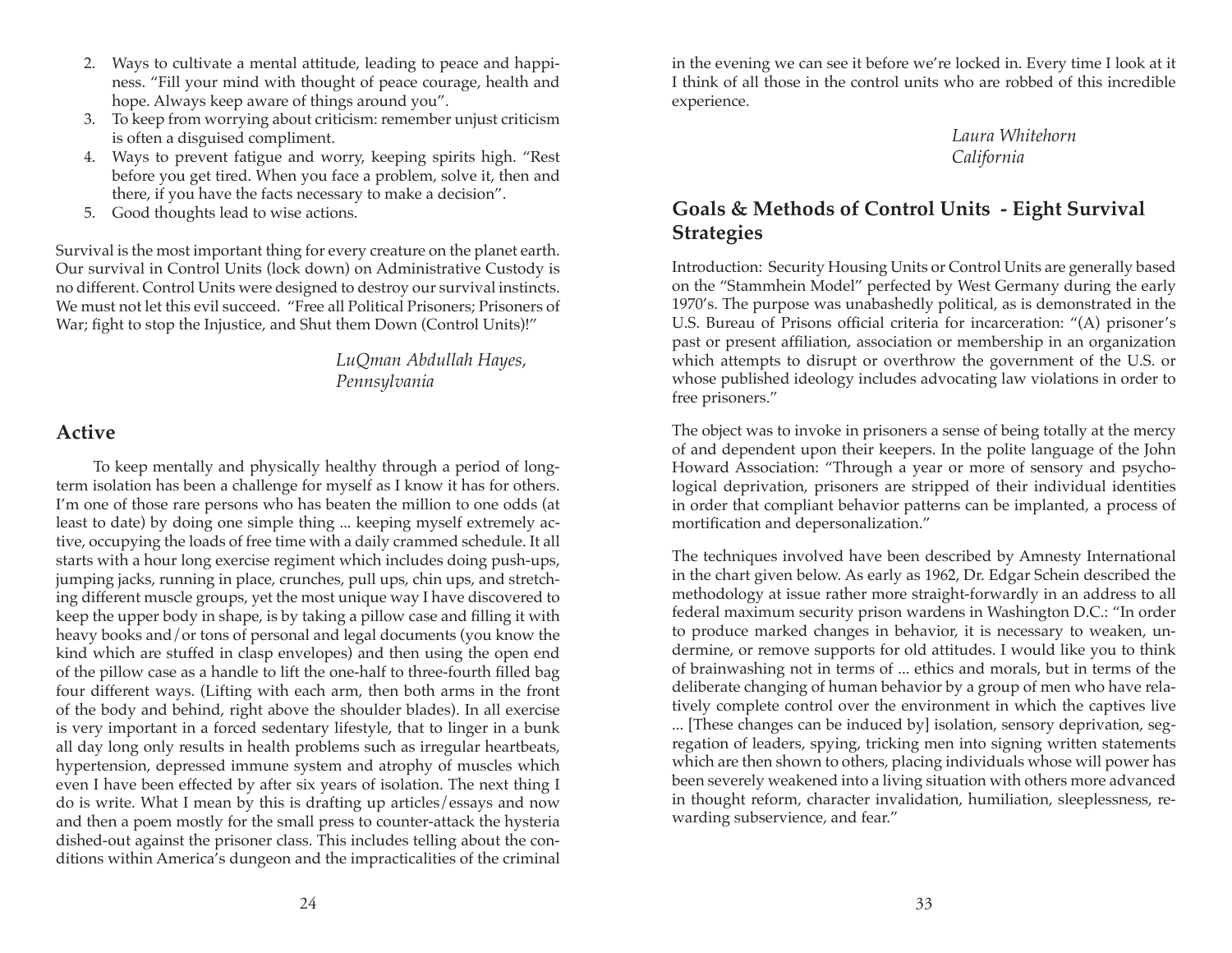to another prisoner in the unit). I was fortunate to have friends who chipped in to get me the paper. I wonder if the Campaign to Stop Control Units could somehow get money or get people to get subs to weekly news magazines — Time or Newsweek, or a daily or weekly decent newspaper — for people in control units? In women's prisons and most control units, no news media are provided.

• I fought for every shred of what I was supposed to have a "right" to, based in the Code of Federal Reggs, which governs the BOP. Bu it's hard not to get full of rage and frustration while doing this, so once in a while I would write a furious letter to the warden or someone else, saying everything I wanted and then tear it up. Therapeutic, to a point.

Warden Burkhardt of Alderson responded to my BP-9 (fed prison grievance form) protesting my isolation — he said I was being held in solitary because of my "associations and beliefs." Knowing what your enemy's goals are helps you a lot in resisting giving ground. In my case, on days when 1 felt (and was) particularly abused and mistreated, I could always find hope and strength in feeling it was an honor to be held in conditions of control - in the way Chairman Mao meant it in that old quote we used to love so much about it being a good thing to be hated by the enemy.

Finally, one thing about control units is that, since their goal is to dehumanize, to destroy one's personality, each individual kind of needs to design her/his own program for survival, based in her/his identity and sense of what makes each of us human. How one person expresses and controls rage is not necessarily right for another - for example, for some people, keep busy is important; for others, maybe stillness and inward thought is important. What resources - internal and external - each prisoner has available make a big difference, too. (One reason why activist groups are so important!)

Finally, really, I do believe that every one who has spent time in prison, double for control units, suffers physical if not also mental damage. Having this recognized - say, by the international anti-torture forces — helps. I think it was Stuart Grassian who observed that the women in the LexHSU developed illnesses as a result of the unit. When I read that, it helped me understand the damage to my own health that resulted or was exacerbated by the control unit time.

#### Venceremos!

P.S. Have you been able to see the comet? It's gorgeous! Every morning I get up at 5 to go to a window in our unit from which I can see it; now

(in)justice system. This activity alone takes up the majority of my time and has had one positive effect and that's bringing the public's attention to the repressive conditions here at the Iowa state "warehouse" and the reality of the American prison system as a whole. In fact I encourage those similarly situated to pick up those ink pens or pencils, which ever is allowed and make a habit of communicating your experiences either as simply as keeping a journal which I do on a daily basis or sending letters to the editors of the local newspaper to criticize an article or opinion you may have read which may have not been true or was one of those "let's get tougher on the criminal" opinions, that needs a person from the inside to rebut. Just keep in mind occasionally the editor will print your letter which is reason enough for taking up such activities. Other things I do to keep busy include helping others with their legal cases (civil and criminal), filing grievances every time I see a grievable issue no matter if it's personal or if it involves another prisoner, keeping log books/charts of all mail, memos (kites) and grievances, this helps in storing in order the paper work which I do not discard in hopes of using it as evidence against my keepers at a latter date. And most importantly Read! Especially books which further one's knowledge. I am one who discourages those that fill one's time on "junk novels" and encourage subjects like politics, science, poetry, how to books and reference publications. Personally I just love to soak my brain into anything dealing with technology and its related issues. Now everyone may not want to follow a schedule like mine, but that's what the imagination is for. Just use whatever know-how you may have obtained from past experiences and education then shape it into something productive. By this you will stonewall the boredom devil, hopefully conserve sanity and make your isolation a little more bearable. In all, if you want to survive that long-term isolation, the mind and body needs to continually be fully active.

> *D.A. Sheldon Iowa*

## **A Practical Guide from an Indiana SHU**

#### **Priority List**

- 1. Secure Outside Contacts
- 2. Reconnaissance
- 3. Physical Maintenance
- 4. Mental Maintenance
- 5. Time Management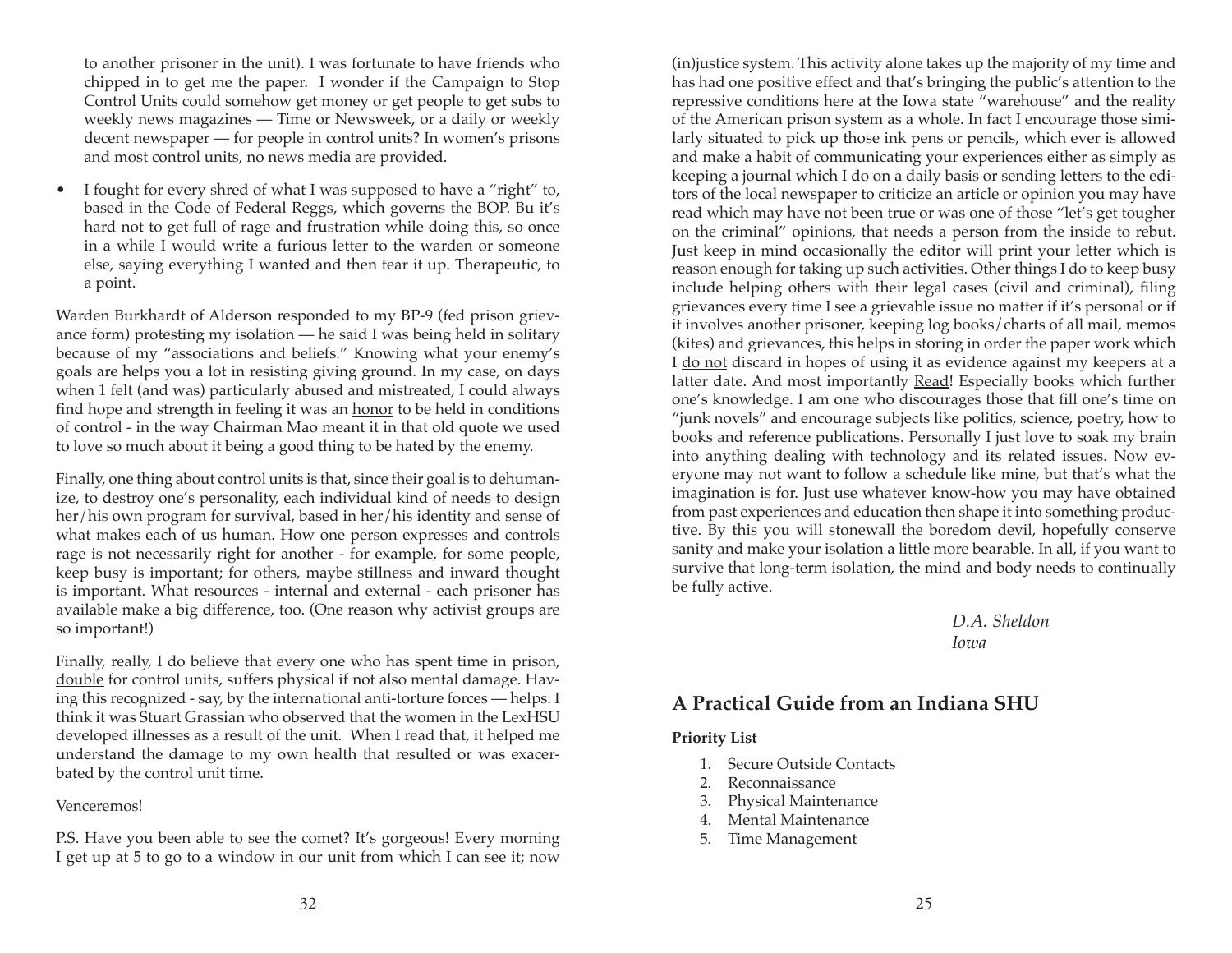Basically the above list represents areas that a Control Unit prisoner should emphasize to be equipped with the necessary coping skills for survival. They do not represent the foundation of any monolithic concept, nor are they set in stone. Others should particularize. What they do represent is systematic referencing of ideals that have been ingrained in me through diligent study of revolutionary science, human psychology, sociology and years of uncut prison struggle:

#### **Secure Outside Contacts**

My suggestion to secure outside contacts originates from an overstanding that prison in and of itself is designed to isolate prisoners from society. Thus the concept of Control Units takes this reality to another level. Isolation from society and fellow prisoners is a basic component in the prisoncrats' attempt to weaken the resolve of those that have been tagged "unmanageable".

Once inside a Control Unit, if not before, one should immediately try to cement familial contacts as the months and years of isolation coupled with lack of visit and phone calls weaken, if not destroy, fragile families. Hearing from loved ones and sharing with them the many-sided assaults on their humanity helps to keep one focused. Implicit in this should be the overstanding that Control Unit Prisoners' priority should be to preserve family contact and relations as opposed to forcing new ideological concepts on them. If one is politically conscious and aware, then they should be clear on the level of backwardness or assimilationist tendencies found in most folks. Plant your seeds of growth, but be aware that they need as much nurturing as do we, if not more.

In addition to familial contact, it should be a priority of Control Unit prisoners to reach out to progressive groups, associations, etc. This would be to secure open lines of communication, printed literature, and a balanced historical foundation of Control Units and their use. I think that viewing the assignment to a Control Unit from a collective sense enables a prisoner to free himself or begin the process of freeing himself from individualism. Which hopefully will foster an overstanding for the need to collectively organize one's efforts. Also this securing of dialogue, papers, etc., opens one's eyes to how various others have dealt with and continue to deal with the oppression of 21st century penological science. In conclusion, exchanging and sharing information on the various units enables the struggle to proceed with clarity.

#### **Reconnaissance**

As defined by Webster's dictionary the term Reconnaissance is "an observation of the territory of the enemy." I incorporate this as a priority for Control Unit prisoners in that it's a must for us to learn our environ-

# **Controlling the Control Unit**

To me the over-riding thing of importance in surviving my various stints in control units was to refuse to relinquish control! By that I mean: keeping always in mind the purpose of the control unit  $-$  i.e., remembering what the state was trying to accomplish by putting me there, and then using my own powers of understanding to resist their plan. Among other things, this meant:

- Making a schedule for my days, instead of allowing the cops to determine my days.
- Having several different schedules, and alternating them, to avoid having the days all melt into sameness, and to keep track of what day and date it was, etc.
- Using exterior signals, such as changes in light, shift changes, regular noises from outside my cell, to keep track of time. The first few weeks I'd note a sound or other objective occurrence, then yell for the cops to find out what time it was, etc.
- Developing several different forms of exercise for different days and conditions. One technique of control used in every unit I've been in is withholding or postponing rec time. Since exercise was a very important way I controlled my anger so that I didn't become upset or stressed, it was crucial for me to develop ways to avoid letting this necessity for exercise become one more tool for them to use against me. I learned yoga and did isometric weight-training in my cell, and I ran on the occasions I was able to go out to the rec yards.
- Developed some creative activity that allowed me to admire my own human creativity  $-$  i.e., draw, write, make things from what is available, etc. Reminding myself that my place in the universe was as a sentient, loving, creative human being, not a caged animal, was helpful. (This is why so many prisoners turn out incredible drawings in ballpoint pen!)
- Learn something undertake to study something and use the mind so I left each unit having grown rather than been diminished by the experience.
- Write letters get pen pals if needed; some active communication with the outside.
- For me, as a political creature, it was essential to get a subscription to a major newspaper (I then managed to share it by smuggling it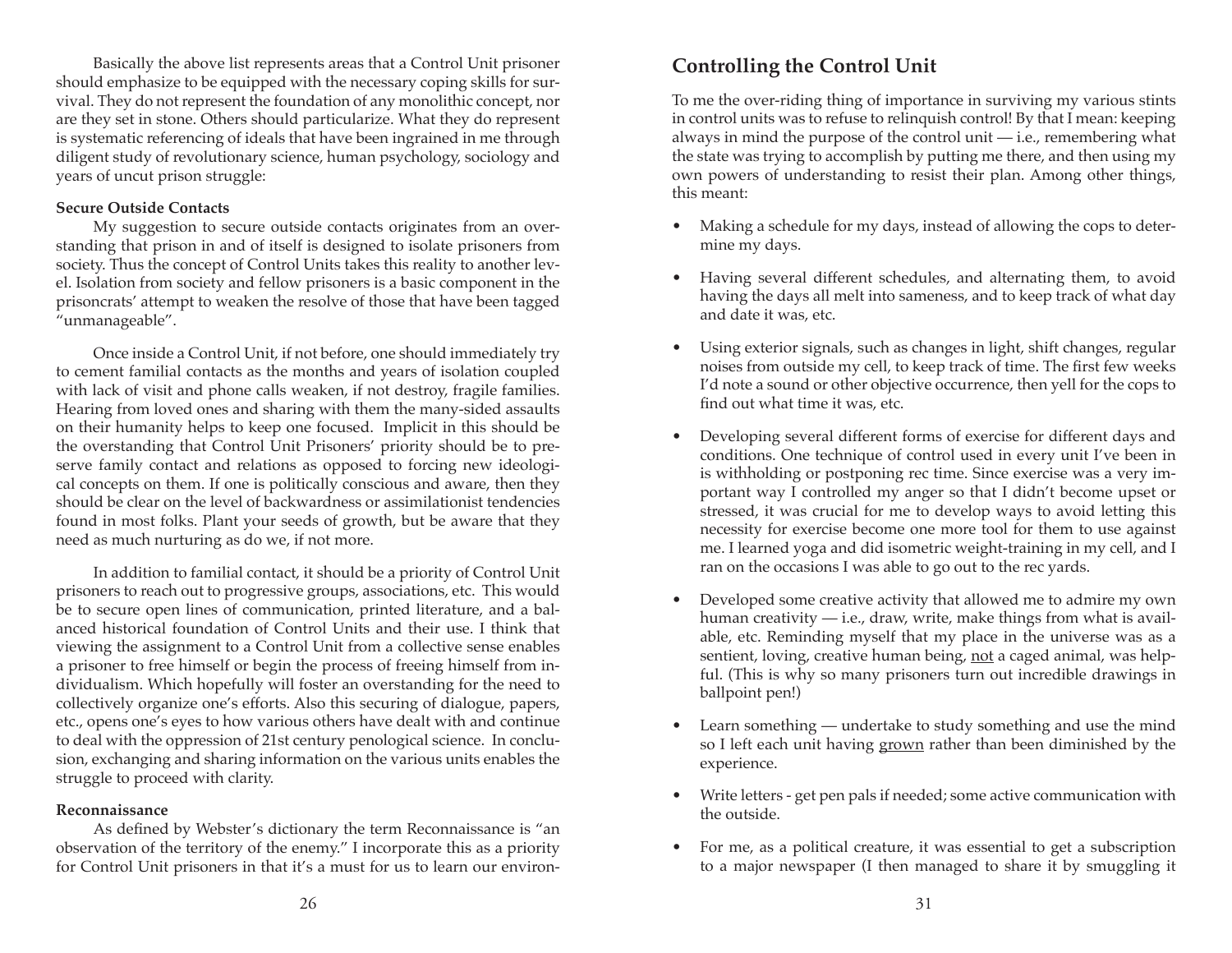Once you've mastered that routine, you're ready for a real test of will: the straight-set routine. Try for 150 to 200 to start, then add 10 reps every week. (The "burpee monsters" at Pelican Bay do straight sets of 1,000 reps, at a pace of 100 every six minutes.) For an even better workout, follow your straight set with two sets of wide grip push-ups, followed by twosets of close-grip push-ups, followed by a five-minute ab routine.

Burpees are a good exercise choice any time you're in an enclosed area for an extended period of time - a hotel room, your office. And if you're ever sent to a maximum-security prison - at least you'll know how to keep in shape.

> *Michael Shepherd from Men s Fitness*

# **T'ai Chi Ch'uan**

This article is to let you know the benefits you can receive from the regular practice of T'ai Chi Ch'uan. T'ai Chi is a form of martial art that emphasizes achieving balance within yourself through slow movements and deep breathing. It originated in China and is referred to at times as "moving meditation." If you practice it regularly you will notice an increase in energy to face the day, you will be calmer, able to handle situations that would usually end in conflicts or arguments. T'ai Chi can be used for self defense and is designed to deal with an opponent in the least violent way.

The health benefits of T'ai Chi have been proven in tests conducted by medical experts. It has reduced blood pressure, aided people with asthma and heart trouble. It can be practiced by young, old, weak and strong.

Since I have been practicing T'ai Chi each day, I have overcome depression. My outlook on life has changed from a negative one to a positive one, and that is saying something because of my long exposure to the prison system. The best thing about T'ai Chi is that with as little as 10-25 minutes each morning you can meet the day with a steady head, heart and body. You will benefit physically, spiritually, emotionally and mentally. This isn't any snake oil salesman's 'come on.' IT WORKS, but you only get out of it what you put into it. T'ai Chi works for me; I know it can work for you.

For information on learning about T'ai Chi Ch'uan you can write Budo Books & Videos, PO Box 4727, Overland Park, KS 66204. Ideal books for beginners are: T'ai Chi for Beginners, \$8.00; Corpus of Taiji Breathing Exercise (Qigong) by Ed Ying Lam, \$6.00; T'ai Chi Ultimate by Lun, \$11.00; T'ai Chi Ch'uan for Health by Lee Ying-Arng, \$17.00.

*No author name given*

ment as quickly as possible in order to negate as much unnecessary static as possible. Inherent in learning one's environment is the task of concealing one's self to a certain degree. One thing that I have found is that Control Units are also used to isolate psychotic prisoners, safe keepers (disguised as disciplinary problems), snitches, etc. And because of this I recommend that upon entry Cadre-Revolutionaries, Anti-Authoritarians, Anarchists, etc. exercise secure communication and act as though anyone that you don't know or have been out of contact with for any length of time as potential threats, suspects, or what have you.

Because of the realization that the dialectical process of analyzation shows us that everything is in a constant state of change, it is our duty to incorporate that fact into how we approach being thrown into a Control Unit. The behavioral/psychological implications of these units exposes itself in the personalization and indivdualistic attitudes of many here. This is not limited to the obviously psychotic - a lot of once stand-up prisoners wilt under the strain of isolation and other sensory deprivations. So do your homework, before you initiate, embrace or lend your reputation and efforts to someone or something.

Briefly let me say that it's important to secure any and all rules, policies, and other materials governing the unit. Ascertain the chain of command and mentally note as much as possible about the habits of the staff, their attitudes and anything else that can give you an edge in staying prepared. Once you have learned the set, identified fellow cadre, you need to tie into or formulate means of communication for obvious reasons.

#### **Physical Maintenance**

Because of the long hours of confinement to the cells, everyone should discipline themselves to some type of vigorous workout/exercise routine on a regular basis. The prevailing attitude is to stay in shape or "combat ready," which is sometthing we can't ignore. But the reality is that we are only able to do so much to combat the onslaught of five or six heavily padded guards in possession of various tools of incapacitarion. So I see the discipline of exercise as a health necessity first and foremost. Regular exercise keeps the muscles toned, the cardiovascular system strong and helps to rid our bodies of "toxins and other impurities" that invade our bodies through food, water, and air-borne particles. Not being a physical health doctor, I cannot begin to address the many ways that one can maintain a high level of strength, endurance, and general well-being. But most of us are familiar with exercise routines that meet the needs of the areas spoken about. I suggest, though, that one should get some literature dealing specifically with stretching, calisthenics and how to meditate, as it, too, is a physical function.